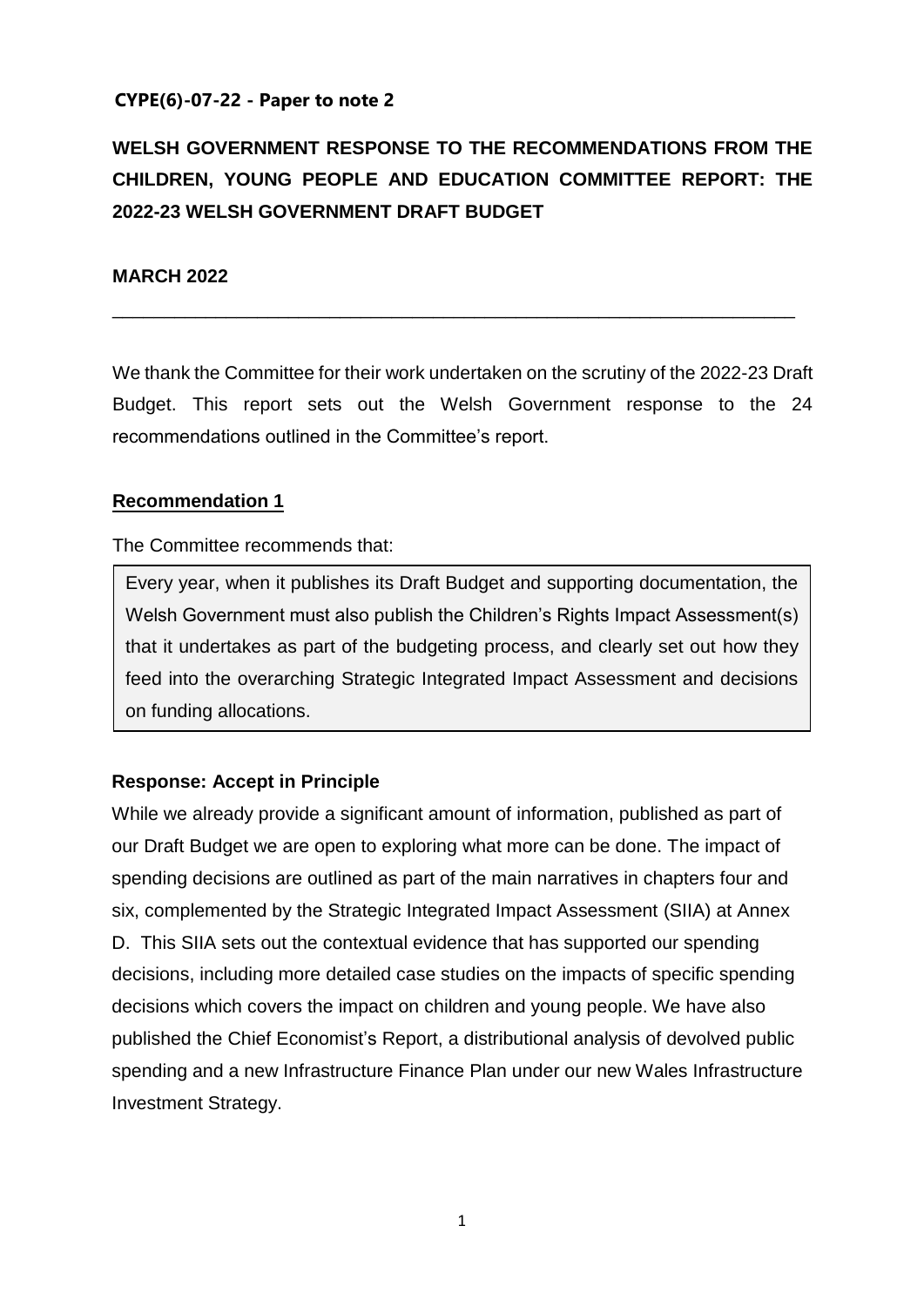The approach we have adopted through our SIIA recognises the importance of an integrated approach to better ensure unintended consequences, such as a negative impact in one area driven by a positive effect in another, are more effectively considered. We believe this integrated approach enables us to more effectively give balanced and due regard to the rights set out in the United Nations Convention on the Rights of the Child.

This approach draws from a range of evidence and information including detailed policy impact assessments, including Children's Rights Impact Assessments (CRIAs) undertaken as part of our ongoing policy development and review. Further details of this are contained within detailed Ministers' written evidence papers to Senedd scrutiny committees which we have also published as part of the 2022-23 Draft Budget package.

We remain committed to continually reviewing our approach as part of the annual Budget Improvement Plan (BIP) and, as part of that, are committed to exploring how we can better reflect children's rights as part of an integrated approach to impact assessment. This includes work we are undertaking on how we can build on the engagement we already undertake with children and young people on the budget, alongside improving the budget leaflet that was originally designed for children and young people and our wider work to evolve how we can better assess the impacts of budget decisions.

#### **Recommendation 2**

The Committee recommends that:

Every year, when it publishes its Draft Budget and supporting documentation, the Welsh Government must also publish any data it holds that sets out the extent to which funding in the Health and Social Services MEG and all other relevant MEGs has been allocated to children and young people.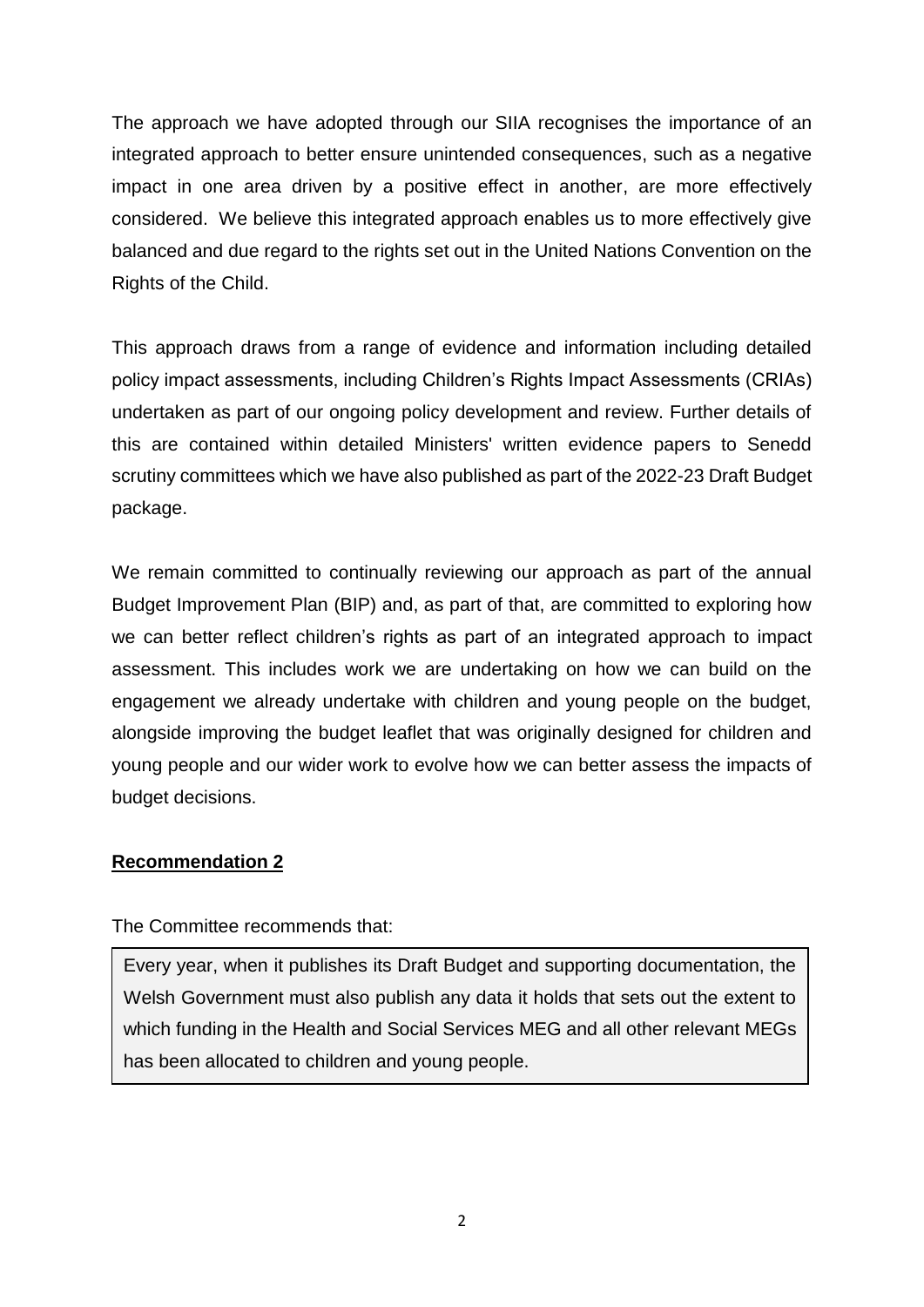## **Response: Accept**

As part of this year's Draft Budget a suite of documents was published to support and provide additional evidence in respect of how funding is being allocated.

The Strategic Integrated Impact Assessment (SIIA) is published each year to provide a detailed account of how budget decisions impact on different groups. In addition to the SIIA (Annex D), which provided the contextual evidence that helped to inform strategic spending decisions, the Draft Budget included details of the impacts of specific spending decisions as part of the main narrative in chapters four and six. We also presented more detailed case studies on the impacts of specific spending decisions to better demonstrate how assessment is undertaken in more detail.

Ministers' written evidence papers to Senedd scrutiny committees were also published as part of the 2022-23 Draft Budget package, which include further information about how impact considerations have informed budget allocations within each MEG.

We are committed to exploring how we can better improve our approach to assessing the impact of budget decisions as part of the Budget Improvement Plan (BIP) published annually alongside the Draft Budget.

## **Recommendation 3**

The Committee recommends that:

The Welsh Government must put in place a framework to monitor and evaluate the value for money of 3rd sector mental health support schemes that are funded by the public sector. The framework should be consistent, focused on delivering measurable outcomes for children and young people, and proportionate to avoid placing overly-burdensome reporting requirements on 3rd sector organisations.

## **Response: Reject.**

It is not felt that a separate framework would be helpful as this could add complexity and inhibit the ability to be responsive to emerging trends.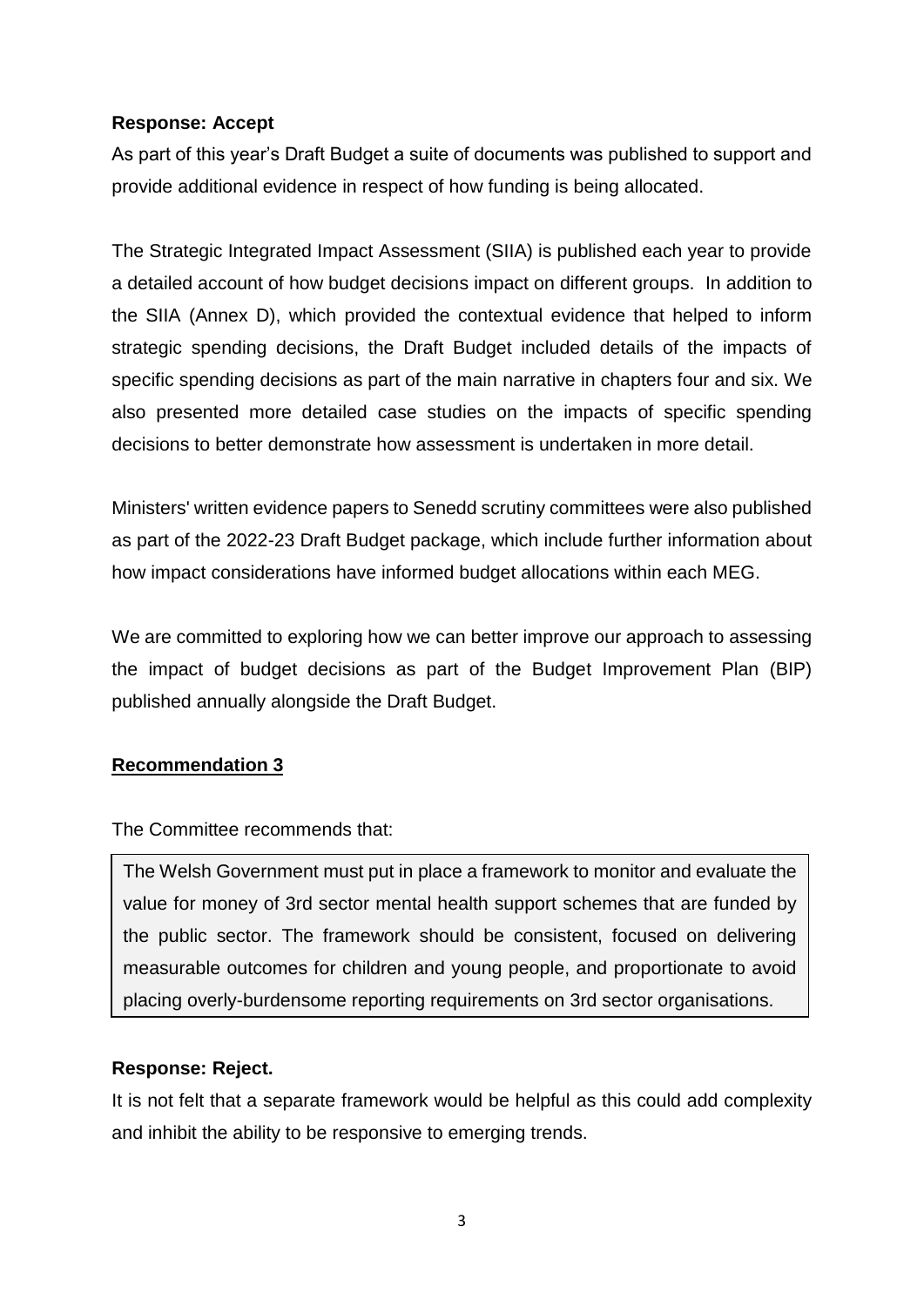However we accept the principles of ensuring that funding mechanisms are consistent, focused on delivering measurable outcomes and proportionate in respect to reporting requirements. Our Third Sector Scheme encourages officials to engage with organisations in the early stages of policy development, as well as funding mechanisms, to ensure WG programmes are accessible and straightforward. We can confirm we will consider these principles as part of the release of new funding planned from mental health budgets. In addition, and with a focus on evaluating outcomes, we are currently finalising an integrated Health and Social Care Outcomes Framework which will be used to evidence how a number of interventions and schemes, including third sector support schemes, are making an impact across systems, including specifically on mental health.

## **Recommendation 4**

The Committee recommends that:

In relation to the proposed perinatal mental health service in England to support families in north and mid Wales, the Welsh Government must set out:

- a timetable for when the Welsh Government expects that the unit in England will start accepting referrals for families;
- clarification about what provision will be available to Welsh families, including capacity, staffing and Welsh-language provision;
- the extent to which working with NHS England will affect provision for patients; accountability for service delivery; and the extent to which support for Welsh families will be provided within the framework of Wales-specific legislation (e.g. the Well-being of Future Generations (Wales) Act 2015) and the Welsh Government's wider policy objectives.

**Response: Accept** bullet points one and two and we will provide this detail when available. Third bullet point is **accepted in principle**.

We are working to adhere to the principles of Welsh policy and legislation in relation to mother and baby unit provision for patients in North Wales that will be provided by NHS England. I can also confirm that there continues to be significant engagement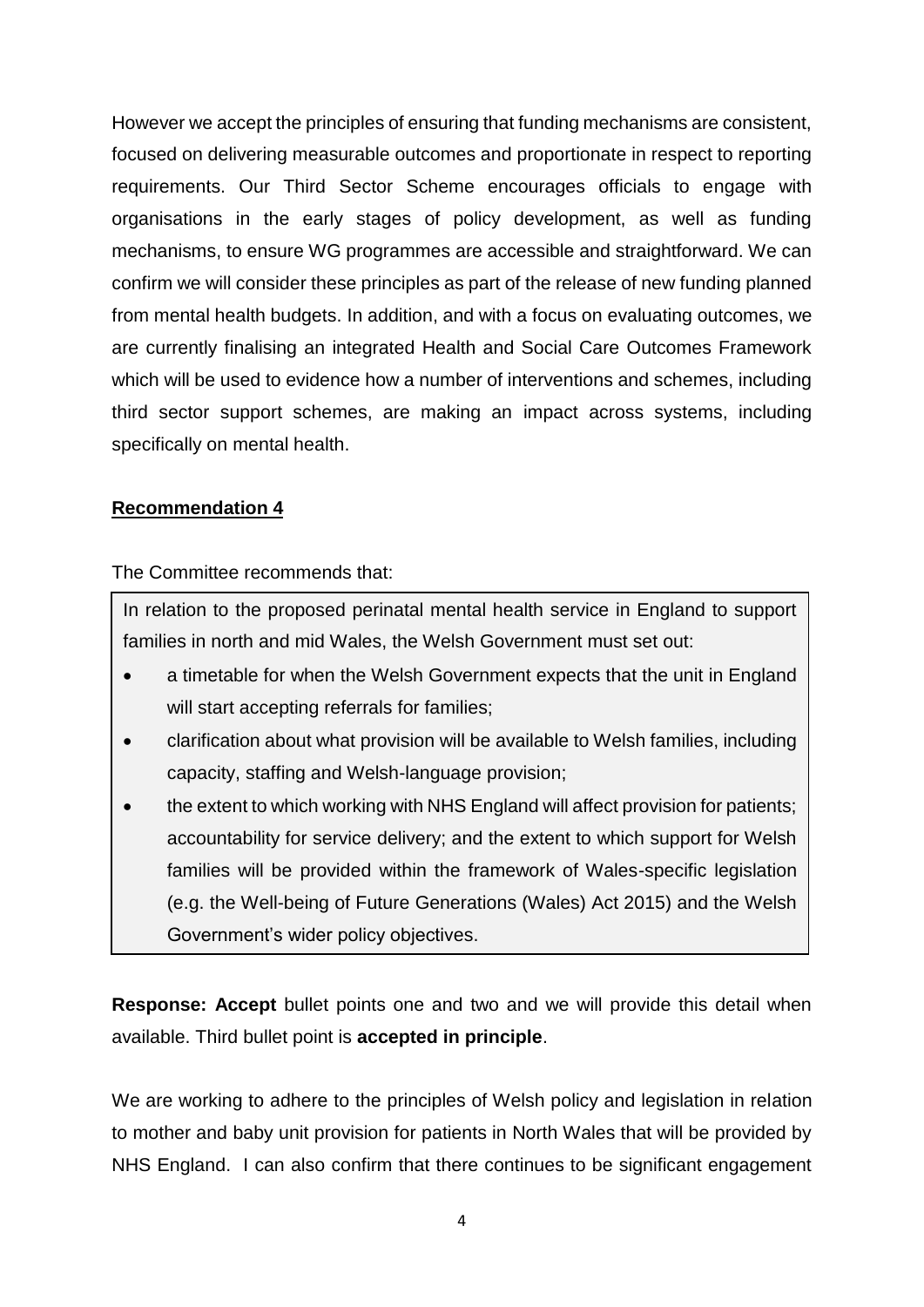between Betsi Cadwaladr University Health Board, the Welsh Health Specialised Services Committee and NHS England regarding the development of this new unit.

## **Recommendation 5**

#### The Committee recommends that:

As part of its 'daily active group' workstream and of any relevant evaluation or monitoring activities that it undertakes, the Welsh Government must consider how it can ensure that all schools offer their pupils a range of high-quality sport and physical exercise opportunities as part of its wider childhood obesity prevention strategies.

## **Response: Accept**

The Welsh Government continues to work hard to ensure that all schools offer pupils a **range of high quality sport and physical activity opportunities**. This is why the Minister for Mental Health and Wellbeing agreed to the development of a new Daily Active offer for schools in March 2021, as part of its strategic approach to drive obesity prevention at scale and pace through the **Healthy Weight: Healthy Wales strategy**.

The Welsh Government's Healthy Weight: Healthy Wales strategy requires government to **enable our children and young people to have access to education settings where physical and mental health remains a priority** by promoting health and wellbeing at every opportunity. This is why our **Healthy Weight Healthy Wales Delivery Plan for 2022 to 2024 commits us to**:

- Support the role out of Curriculum for Wales, including:
	- Implementing a revised outcomes-focused programme through the Welsh Network of Healthy Schools Scheme, which aligns with the new curriculum and strengthens a focus on healthy weight, encompassing the whole school day.
- Focus on the health benefits of regular physical activity within the school day, including: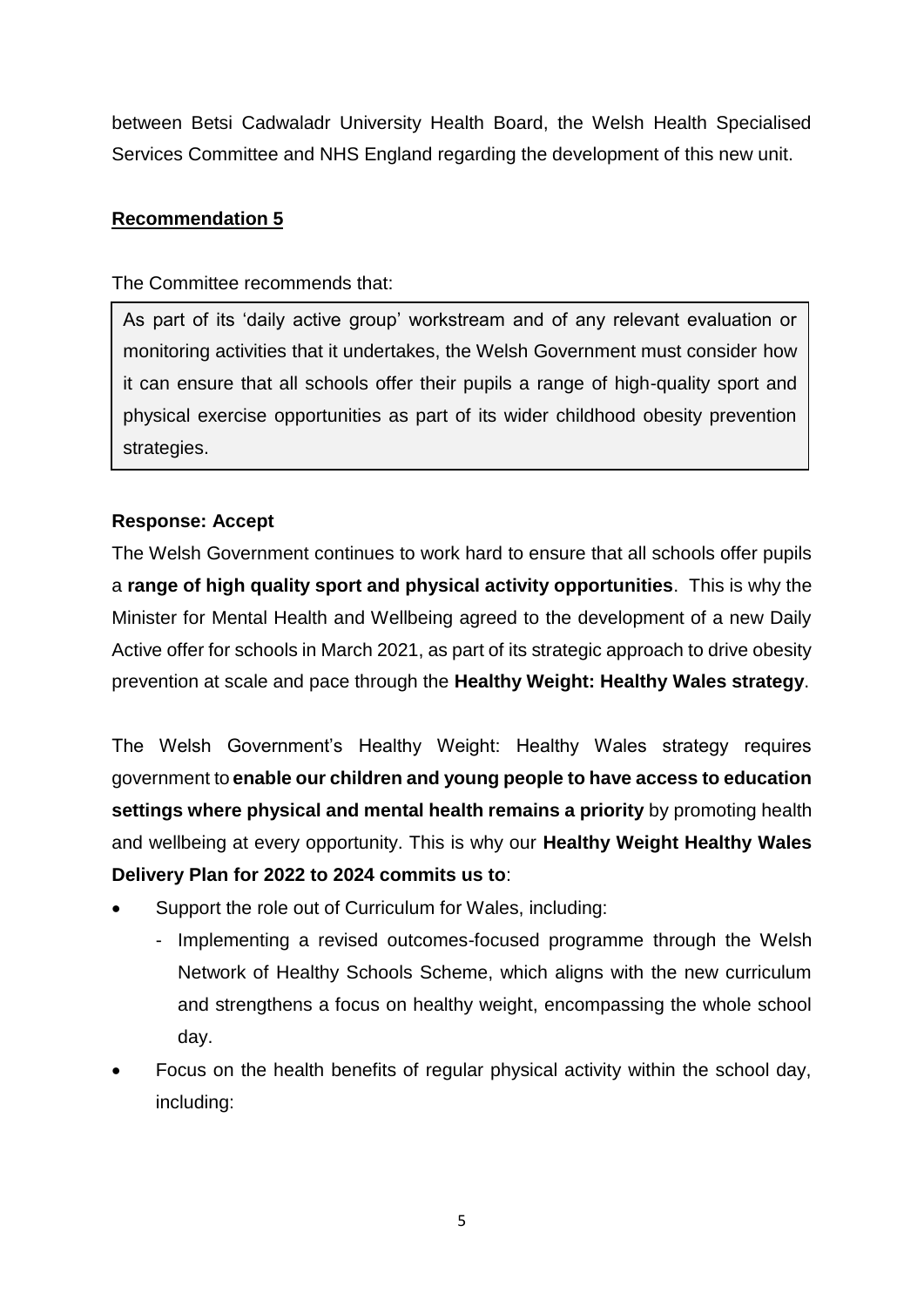- Developing and implementing a **Daily Active Offer** for schools, which encompasses the whole school day and links with work on school day reformulation.
- Working with Sport Wales to ensure every child has access to **sport and physical activity opportunities beyond the school day**, maximising the use of schools facilities for the benefit of their local communities.

The offer will adopt an age specific whole school approach, underpinned by a model of behaviour change and range of adaptable approaches, to complement the new curriculum. This will be responsive to evidence, provide flexibility and **build in evaluation** from the start **to assess health outcomes**.

In 2021-22, a £6.4m Winter of Wellbeing package has been shared across all schools in Wales to provide more sessions around the school day to promote physical, mental and emotional wellbeing through increased access to creative, sporting, play and cultural activities in English and Welsh.

Research shows that programmes which provide enriching and stimulating additional sessions and support learners to re-engage with learning, can have a greater impact on attainment than those that are solely academic in focus. We are also currently developing the evidence base and gathering views, perspectives and experiences on the structure of the school day and year in order to see how we might better maximise opportunities to Support Learners in Wales.

## **Recommendation 6**

## The Committee recommends that:

The Welsh Government must set out a clear and detailed timetable for its plans to reform services for looked after children as set out in the Programme for Government and response to the Children's Commissioner for Wales' Annual Report. The timetable must include key implementation milestones and associated funding requirements.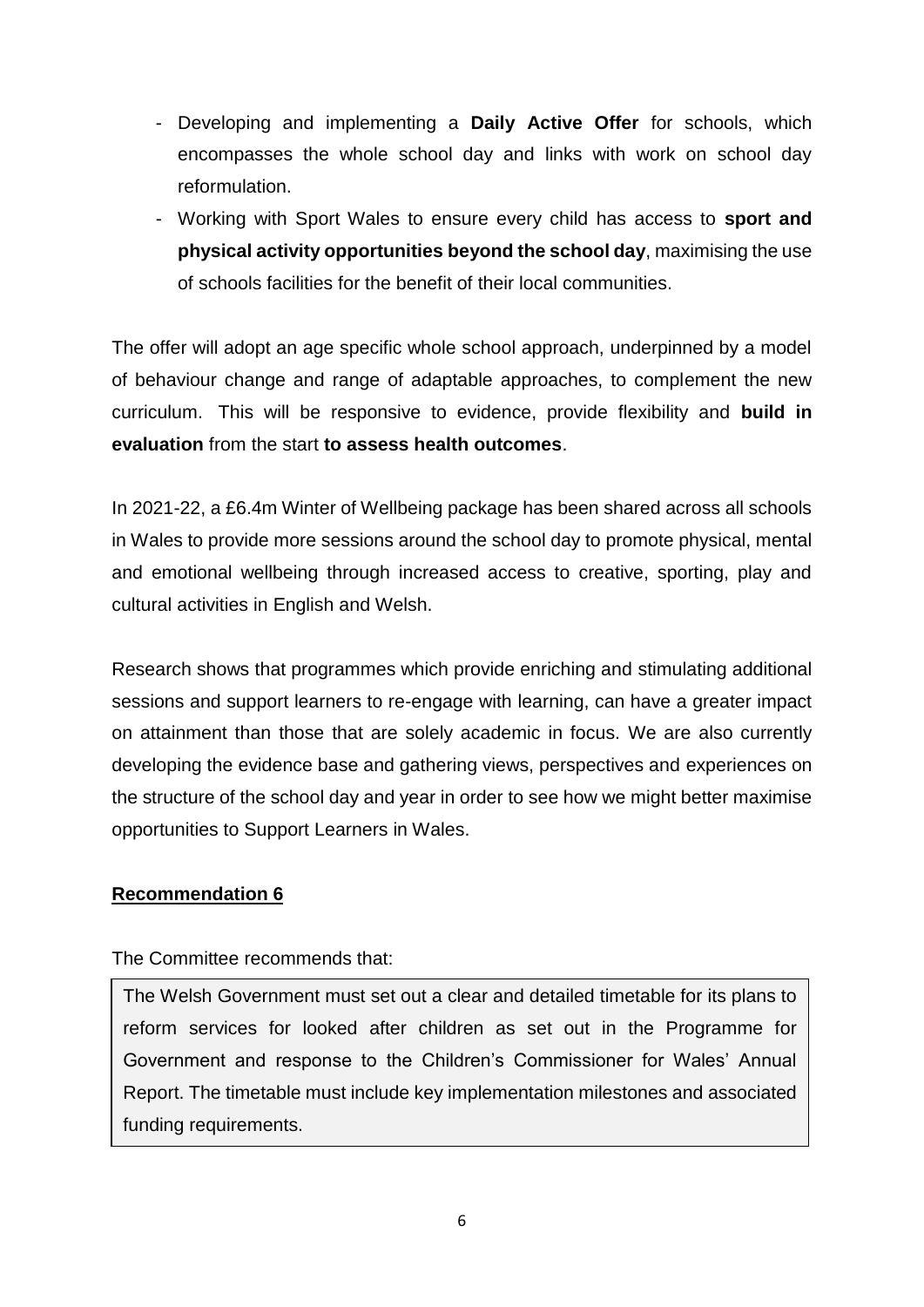#### **Response: Accept**

We are currently working through plans, including funding and timetabling to take forward our Programme for Government commitments which we can provide at a future date.

Our recently established Oversight Board with representation from key stakeholders, including the Children's Commissioner for Wales, will play a lead strategic role in developing how we take forward and implement this work. The Board will also consider the impacts and outcomes of our plans to ensure that, with our partners, we are able to deliver our vision for Children's services in Wales.

The Deputy Minister for Social Services is committed to taking forward this work in collaboration with our partners, including care experienced young people, and will provide regular updates to the Senedd and to the Committee on progress.

#### **Recommendation 7**

The Committee recommends that:

The Welsh Government must ensure that there is sufficient funding side aside to resolve capacity issues within the childcare workforce to enable it to successfully expand childcare as set out in the Programme for Government.

## **Response: Accept in Principle**

We published our 10 year plan to support the childcare, playwork and early years workforce in 2017, setting out our priorities to support the sector. This included actions to support recruitment and retention, as well as to support training and development. We remain committed to delivering against the actions within that plan, and to driving forward additional activity as required to meet the plans for expanding the provision of funded childcare set out within the Programme for Government.

Welsh Government currently funds Social Care Wales (SCW) to undertake a national recruitment and retention campaign: [WeCare](https://eur01.safelinks.protection.outlook.com/?url=https%3A%2F%2Fwecare.wales%2F&data=04%7C01%7CLucie.Griffiths%40gov.wales%7C9fedff2e2a60484c3dcb08d9efd8912a%7Ca2cc36c592804ae78887d06dab89216b%7C0%7C0%7C637804535682392257%7CUnknown%7CTWFpbGZsb3d8eyJWIjoiMC4wLjAwMDAiLCJQIjoiV2luMzIiLCJBTiI6Ik1haWwiLCJXVCI6Mn0%3D%7C3000&sdata=V2iOCRoUAN3sszI%2F0Qq1DssvG7qEAXr%2FcCtE6vJpnqo%3D&reserved=0) [Wales.](https://eur01.safelinks.protection.outlook.com/?url=https%3A%2F%2Fwecare.wales%2F&data=04%7C01%7CLucie.Griffiths%40gov.wales%7C9fedff2e2a60484c3dcb08d9efd8912a%7Ca2cc36c592804ae78887d06dab89216b%7C0%7C0%7C637804535682392257%7CUnknown%7CTWFpbGZsb3d8eyJWIjoiMC4wLjAwMDAiLCJQIjoiV2luMzIiLCJBTiI6Ik1haWwiLCJXVCI6Mn0%3D%7C3000&sdata=V2iOCRoUAN3sszI%2F0Qq1DssvG7qEAXr%2FcCtE6vJpnqo%3D&reserved=0) In light of the pandemic, SCW are taking forward an always "on" campaign which allows for responsive action in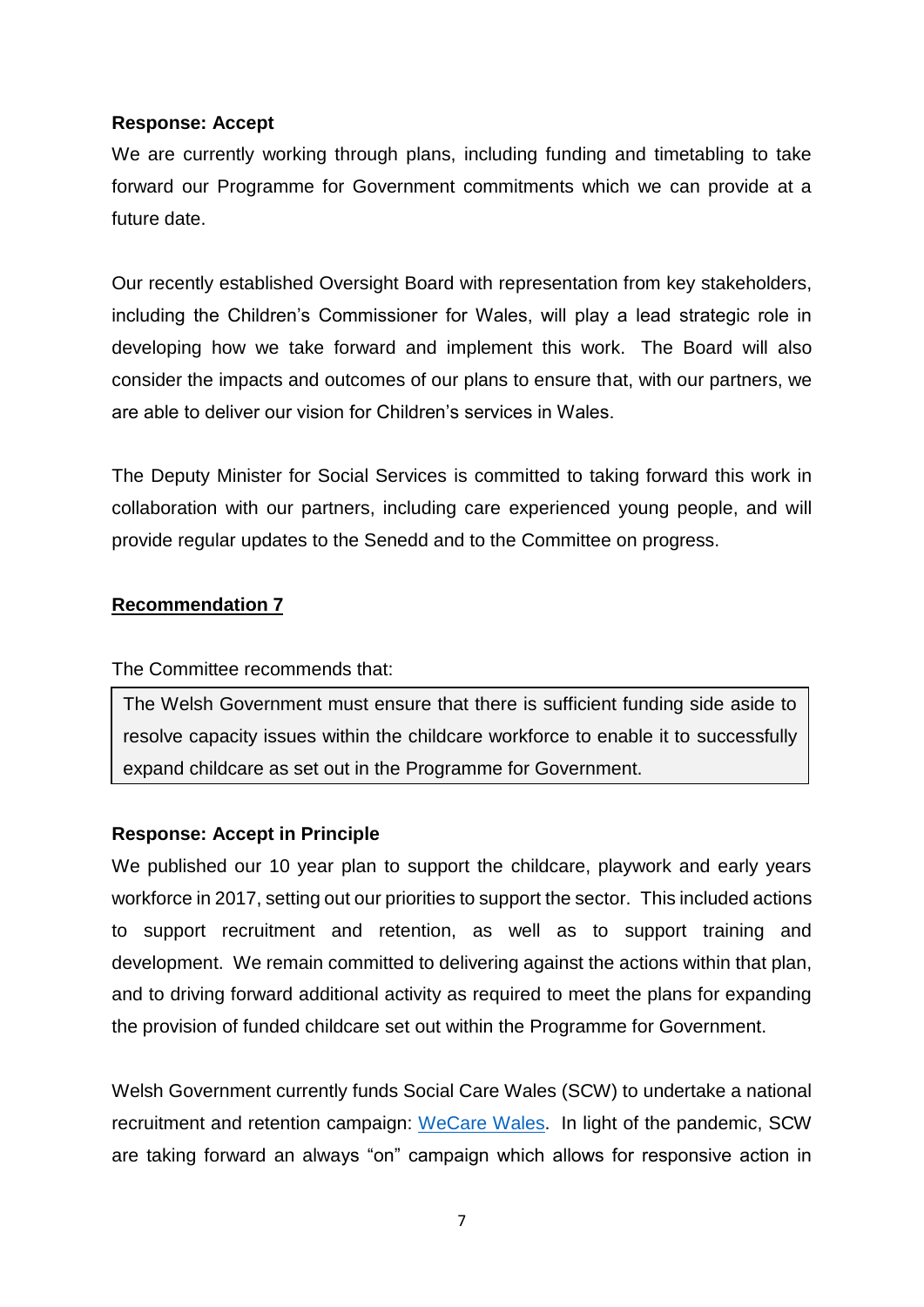relation to any attraction, recruitment and retention issues. In addition SCW support childcare and play settings seeking to recruit and have a dedicated portal to advertise childcare and play job vacancies.

Alongside this, and to ensure enough practitioners are qualified to the appropriate level, the Welsh Government Progress for Success (PfS) scheme supports practitioners in the childcare and play sector to upskill. PfS is a European funded scheme which will come to an end in March 2023. The Welsh Government is looking to develop a successor scheme, with funding earmarked for this within the budget allocations for 2023 onwards. The successor to PfS will continue to support recruitment and training within the childcare and play sector.

In addition to the support for recruitment to the sector and training opportunities, the Welsh Government provides sustainability support for settings such as the 100% business rates relief for registered childcare settings to ensure they can maximise growth opportunities such as the extension to two year olds. To develop new provision Welsh Government is also investing £20m capital funding in 2022-23 to support capacity building in the childcare and play sector.

While Welsh Government funding is aimed at all childcare and play settings, the Welsh Government has allocated specific funding to build capacity within welsh medium provision. We have provided £3m to Mudiad Meithrin to lead the expansion of Welshmedium childcare provision across Wales as well as planning the workforce needed to support it. An additional £0.190m has been recently announced to support the resumption of welsh medium play groups as well as support and expand the Cam wrth Gam programme, which provides childcare courses for year 10-13 pupils in secondary schools. This funding supports Welsh Government's PfG commitment to expand Welsh language early years provision, by contributing to the development of qualified staff for Welsh-medium childcare.

It is, however, important to note that other organisations across the public, private and third sectors also play key roles in supporting the childcare and play sector, and the workforce. These include local authorities, umbrella bodies and individual employers,

8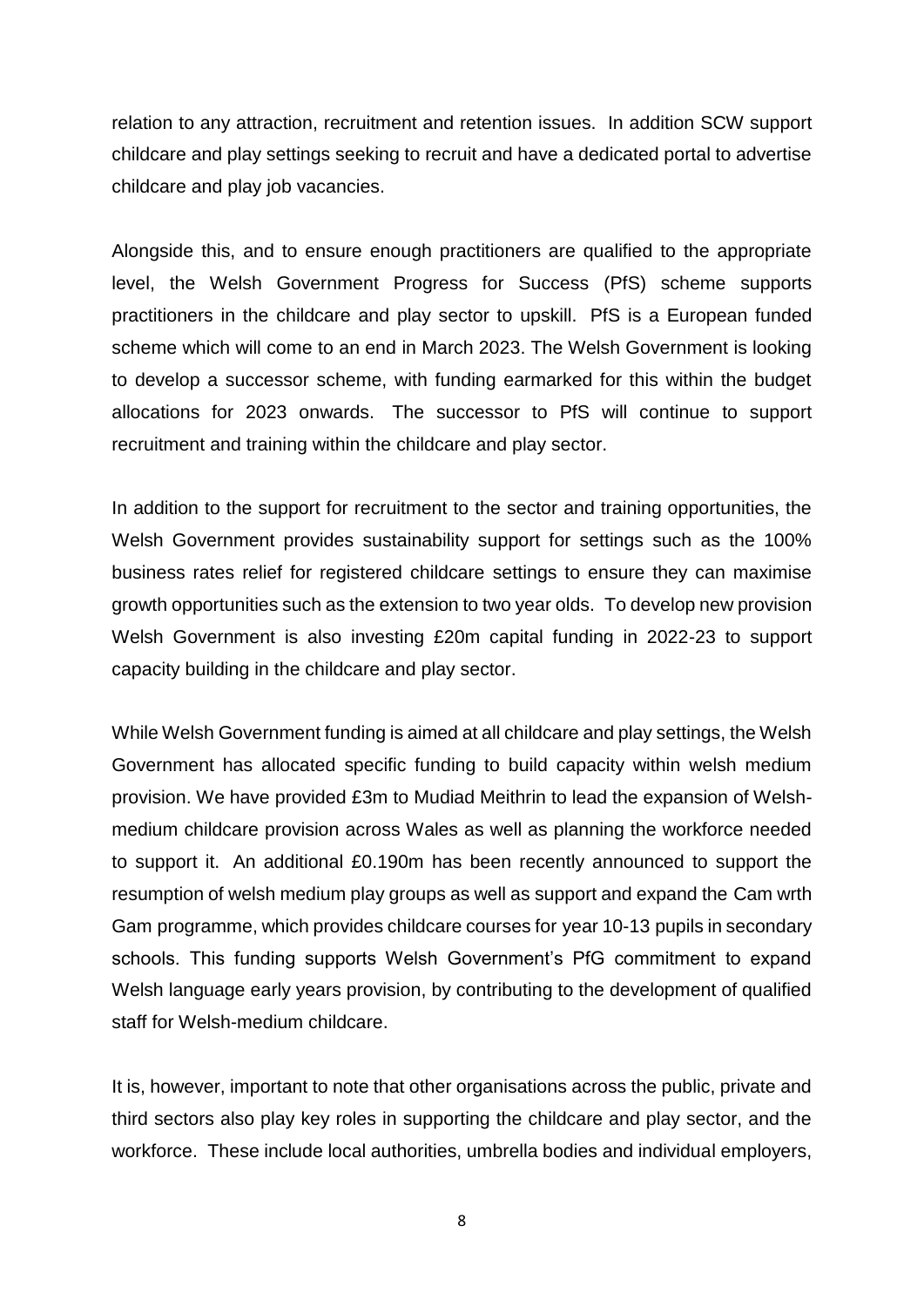all of whom offer training and support programmes and invest in the sector and the workforce locally.

#### **Recommendation 8**

The Committee recommends that:

The Welsh Government must provide this Committee with 6- monthly updates on COVID recovery as it relates to children and young people, including any available data on COVID recovery health services and the impact of COVID recovery on educational provision (educational progress, attainment, inequalities, etc.).

#### **Response: Accept**

The Renew and Reform programme was established to oversee the funding and support for schools/colleges and learners to promote wellbeing and progression, to address the challenges of the COVID-19 pandemic on learners. The programme was co-developed with partners, and seeks to provide funding to partners which is flexible and enables bespoke support for children and young people. The Recruit, Recover and Raise Standards programme is an ongoing commitment in the Programme for Government for this term. The key areas of focus – early years' learners, post-16 learners, and vulnerable and disadvantaged learners – remain our priority and emerging and ongoing research supports both this focus and the emphasis on wellbeing as a platform for enabling learning. The Renew and Reform programme is consistent and aligned with the Curriculum for Wales which will be rolled out from 2022. We anticipate reporting annually on how the Curriculum for Wales promotes and enables learner progress and attainment and will update the Committee on the specific issues around COVID recovery and educational progress at the interim six month mark.

The Post-16 and Transitions Project will continue to work collaboratively with learning providers to ensure learners continue to get the support they need as they progress in the future pathways through education, training or into employment. The team will be evaluating the funding to date and future funding made available through the project. We accept the recommendation that we should report to the Committee on progress.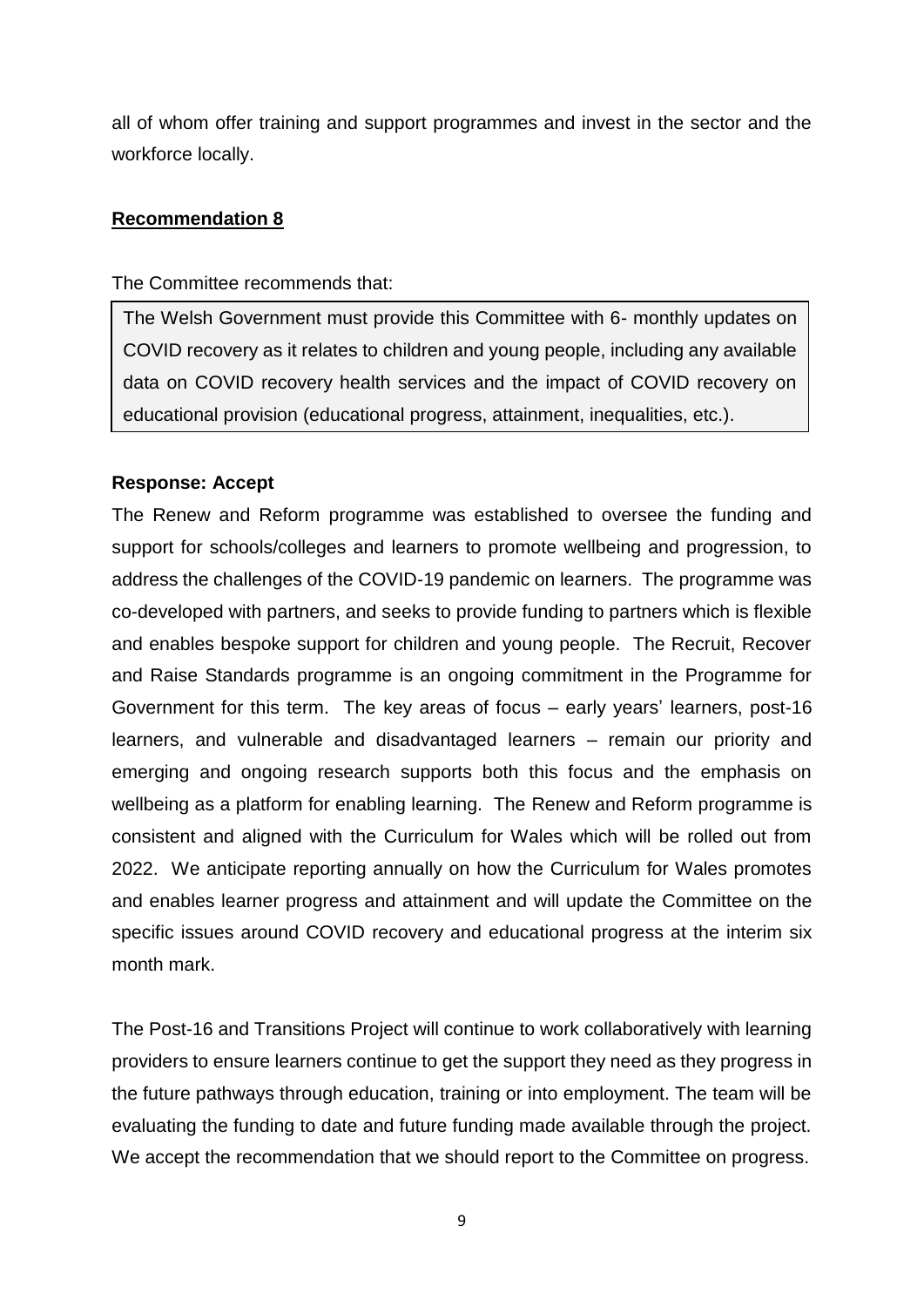We will be able to provide a six monthly progress of planned care waits for children 0- 16 and 17-18yrs against the national recovery targets due April 2022. We expect health boards to ensure through their local plans that children's waiting times follow the national recovery targets.

## **Recommendation 9**

The Committee recommends that:

The Welsh Government must publish its response to the Sibieta review of school funding and set out how it will take forward the recommendations.

# **Response: Accept**

The Review of School Spending in Wales, has been valuable in providing an in-depth analysis and recommendations of how the school funding system can be adapted to best support policy goals and ambitions to improve the school system in Wales.

The review highlights the complexities in the system, but also how these complexities reflect local authorities' ability to target funds where there are higher needs and where extra funding can have the best effects.

The Welsh Government will shortly provide an update on its response to the review and how it is taking the recommendations forward.

## **Recommendation 10**

The Committee recommends that:

The Welsh Government must clarify how the Minister for Education and Welsh Language works alongside the Minister for Finance and Local Government and local authorities to ensure that schools receive sufficient funding to deliver on the Welsh Government's policy commitments.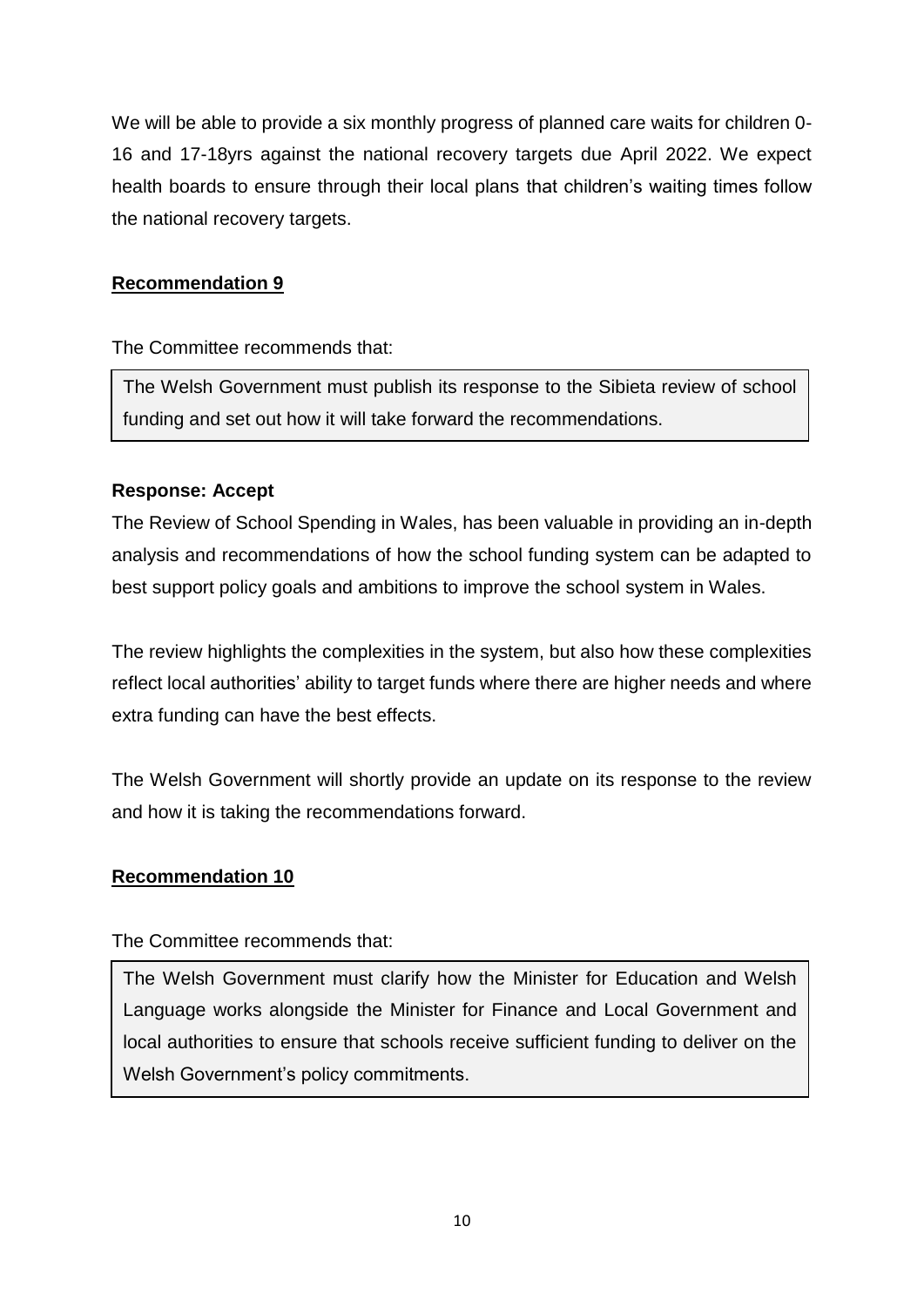#### **Response: Accept**

Providing local government with the best possible settlement, which delivers the majority of local authorities' core funding for education, has been central to our budget preparations. The Minister for Education and Welsh Language continues to have discussions with the Minister for Finance and Local Government to ensure the budget settlement for education is sufficient to support delivery of our priorities.

Our priorities are clear and are shared across Government: raising standards for all, reducing the attainment gap and delivering an education system that is a source of national pride and public confidence.

The Welsh Government discusses and agrees the overall level of funding to local government through the local government settlement and specific grants. As part of these discussions the Minister for Finance and Local Government meets with the Minister for Education and Welsh Language and all other Ministers to discuss priorities.

The Minister for Finance and Local Government regularly meets with local Government elected representation through the Finance Sub Group of the Partnership Council for Wales. The Minister for Education and Welsh language also attended the Finance Sub Group specifically to discuss and engage with local government on schools funding as part of our annual discussions on the budget. Consideration was given to funding from Welsh Government through both un-hypothecated and specific grants, so that the pressures on local authorities across a range of services including schools can be evidenced. The minutes for this group are published on the Welsh Government website.

The Minister for Education and Welsh Language is engaged in regular discussions with local authorities and other education stakeholders. The Minister does and will continue to emphasise the importance of ensuring funding reaches front line schools.

As the local government settlement is un-hypothecated, it is up to authorities how they spend this funding according to local needs and priorities. The settlement funding formula takes account of the relative need for authorities to spend across all services,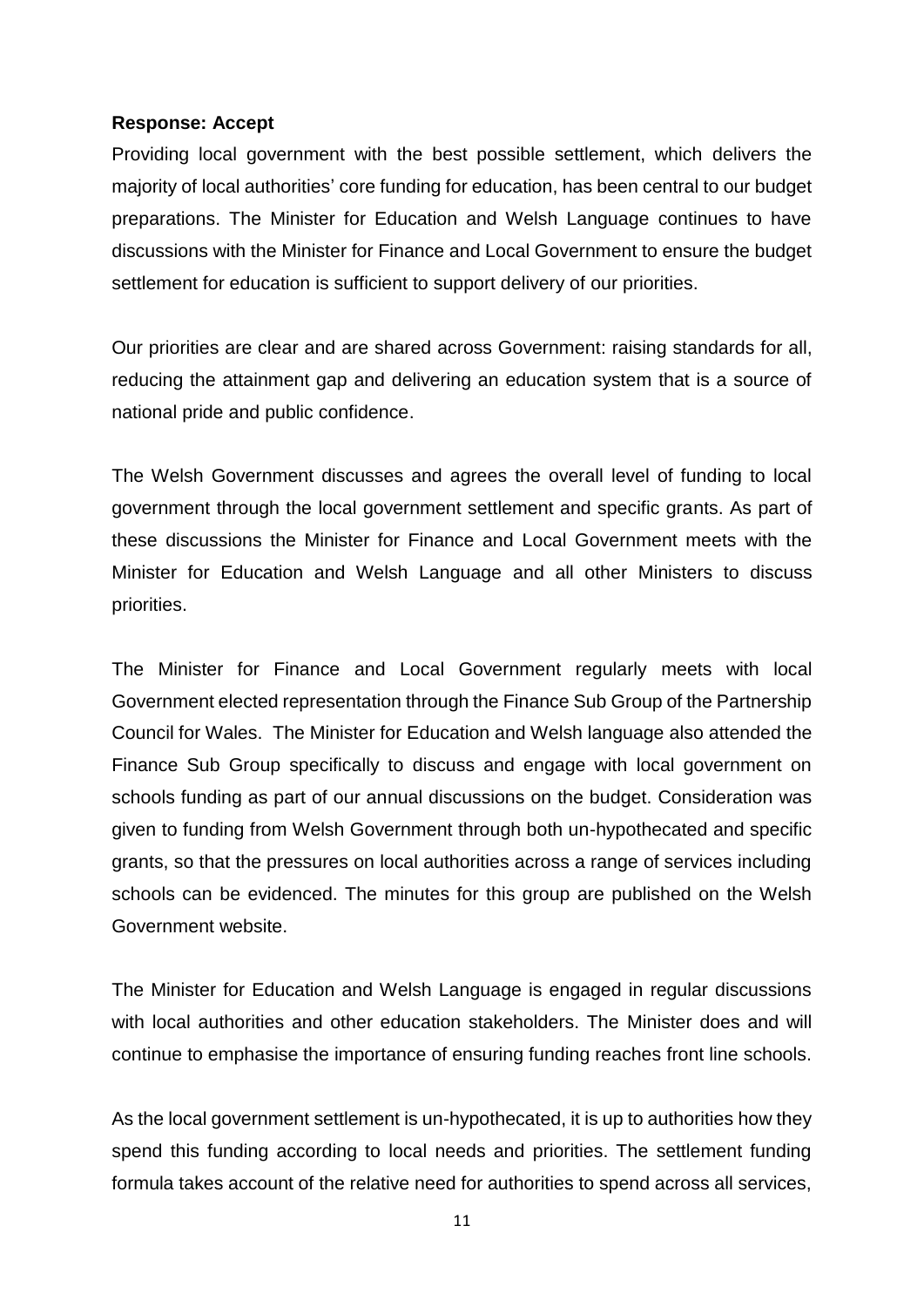given the amount of funding available for distribution and the relative ability of authorities to raise income locally, through council tax.

Whilst local authorities are responsible for setting school budgets and this accounts for the vast majority of the funding schools receive, we continue to provide significant additional grant funding over and above the core funding for all schools through local authorities. Our overall investment in specific grants to local authorities across our Education and Welsh Language budget to support improved outcomes for learners in Wales totals over £500m revenue from 2022-23. This includes funding through the Local Authority Education Grant, the Regional Consortia School Improvement Grant, Pupil Development Grant (PDG), Sixth form provision, and Youth Support Grant.

# **Recommendation 11**

## The Committee recommends that:

The Welsh Government must ensure that the Pupil Development Grant continues to be used to develop and deliver targeted interventions that benefit children from low income families and care experienced and adopted children.

## **Response: Accept**

The Welsh Government has mechanisms in place for regular in-year monitoring. This includes:

- termly Challenge and Review meetings whereby consortia report to the Welsh Government and are held to account for the management of PDG and delivery of results; and
- half termly meetings between officials and the consortia PDG strategic advisers, which focus on implementation included targeted interventions, impact monitoring and peer mentoring.

The appointment of PDG strategic advisers has enhanced the role of the consortia. Their focus on the needs of disadvantaged learners strengthen the support provided to schools. Our aim is to ensure the advisers have access to the necessary tools, including best practice, research, and data to raise the educational attainment of our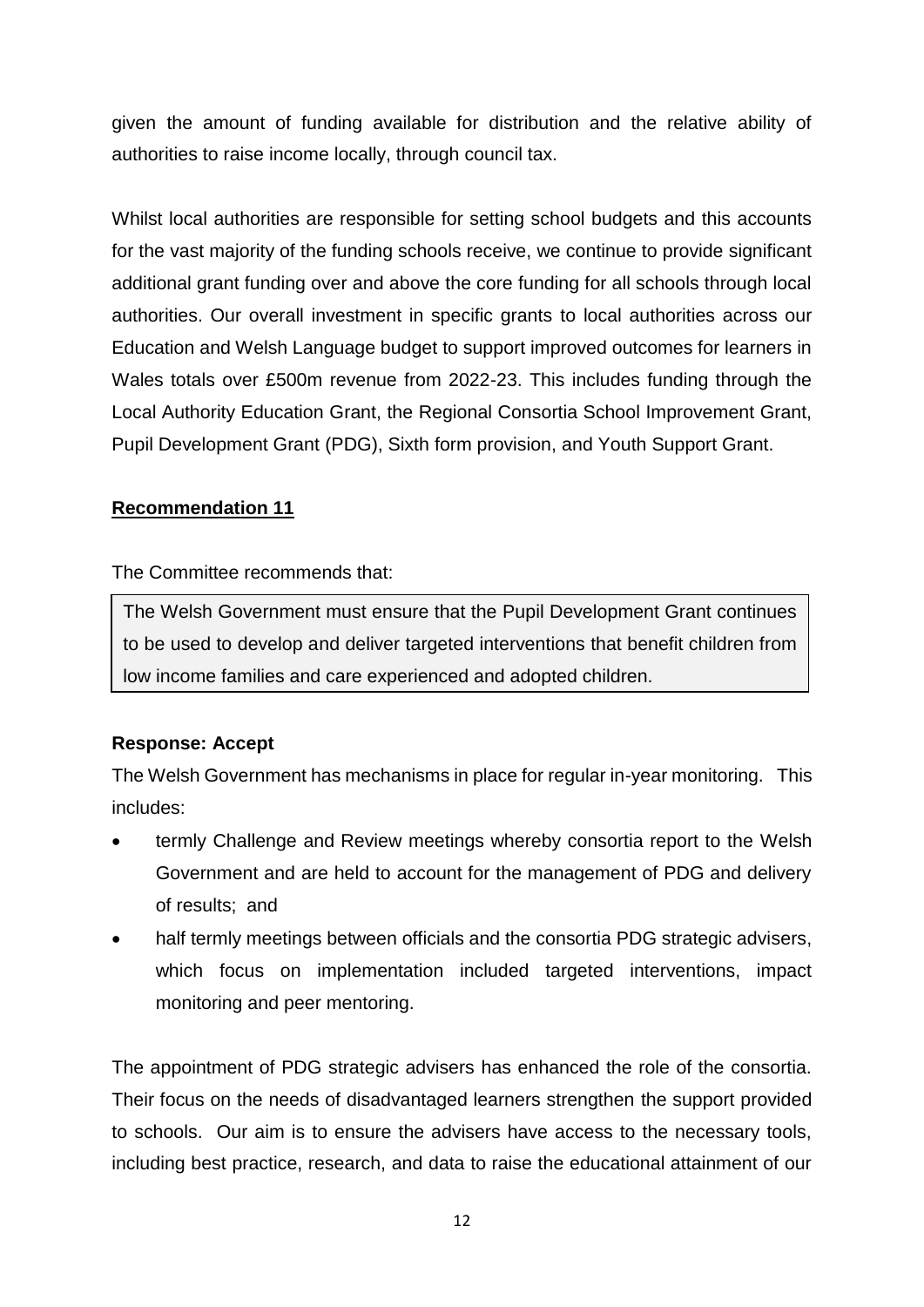most vulnerable learners. Importantly, they will also be required to strengthen collaboration across Wales to ensure that good practice is shared and built upon.

Evidence from PDG Leads indicates the way schools spend PDG has evolved from inception, to more evidence based, whole school interventions. Therefore, whilst the grant is aimed at providing targeted interventions for eligibility for free school meals (eFSM) and looked after children (LAC) the grant may also be used for whole-school strategies which can benefit all learners. These strategies will disproportionately benefit eFSM and LAC learners, but will also benefit other learners living in poverty, but that are not eFSM, along with the wider school population.

The development of an equity strategy is underway, aimed at progressively reducing inequalities in educational outcomes associated with socio-economic disadvantage. As part of this, we will consider how funding through the PDG can be used most effectively to support this aim. This review will consider existing requirements, for regions/LAs to evidence how they support schools to adopt evidence-based know to work in reducing the impact of poverty on educational outcomes, such as:

- up-skilling staff so they use pedagogical approaches known to be most effective for learners from disadvantaged backgrounds, including in a blended learning context;
- using effective diagnostic and tracking systems to tailor support; and
- using research and evidence to make informed decisions including using the Education Endowment Foundation's Teaching and Learning Toolkit which provides analysis of current interventions and approaches in an accessible way for practitioners based on cost and impact.

We continue to support looked after children and formerly looked after children, including those adopted from care, annually through the Pupil Development Grant for Looked after children (PDG-LAC). The Regional Education Consortia administer this grant in collaboration with local authorities and schools.

As well as direct funding to support care experienced children, the funding includes provision for Regional Lead Coordinators for looked after children. The Coordinators

13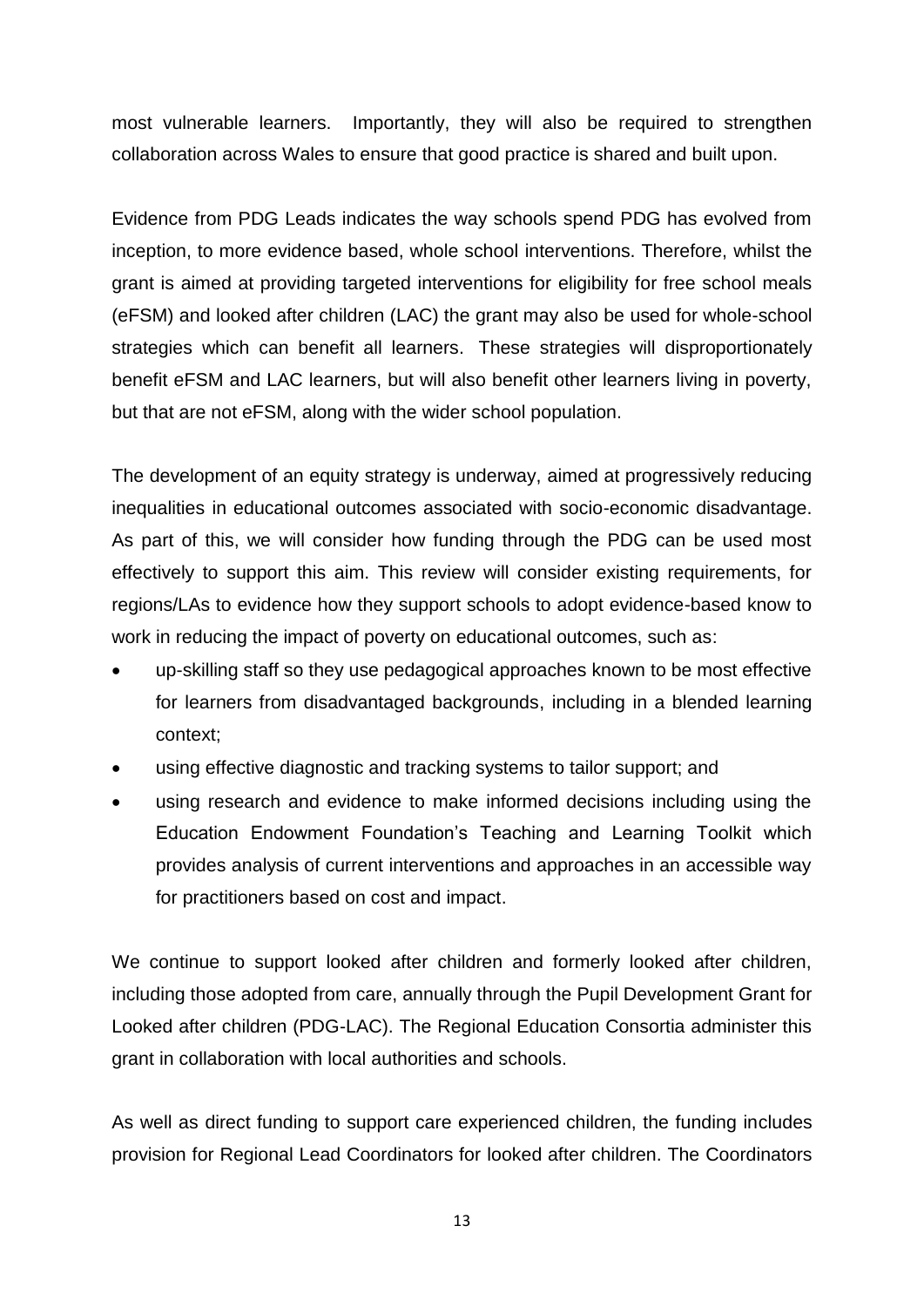work closely together and with Welsh Government to ensure the impact and value for money of PDG-LAC is maximised.

PDG-LAC funding is based on £1,150 per looked after child; however the funding is not ring-fenced for each child. This approach enables Consortia, working with partners, to determine the most effective, strategic interventions to support care experienced young people regardless of care or school placement changes.

In order to ensure the maximum effectiveness of the grant, build capacity and facilitate sustainability there continues to be a strong focus on cluster working. This approach enables a more strategic sharing of resource and practice and can also bring about economies of scale to allow the grant to go even further to support these learners.

#### **Recommendation 12**

The Committee recommends that:

The Welsh Government must clarify details about the expansion of the Pupil Development Grant Access scheme, including any changes to eligibility criteria (including to year groups), how much funding will be available to eligible pupils, when the changes will take effect and the likely cost impact.

## **Response: Accept**

The PDG Access grant has made a huge difference for many disadvantaged families across Wales, removing the worry surrounding the purchase of school uniform and equipment, allowing children to attend school and take part in activities at the same level as their peers. All those learners currently eligible for PDG Access, will continue to be eligible, as if they were still applying for FSM and we will ensure this is clearly communicated to families.

In 2021-22 we secured additional funding from the COVID-19 Reserve to support families with the cost of the school day. This funding has allowed us to fund eligible pupils in every school year in primary and secondary schools, increasing funding for PDG-Access to nearly £13m.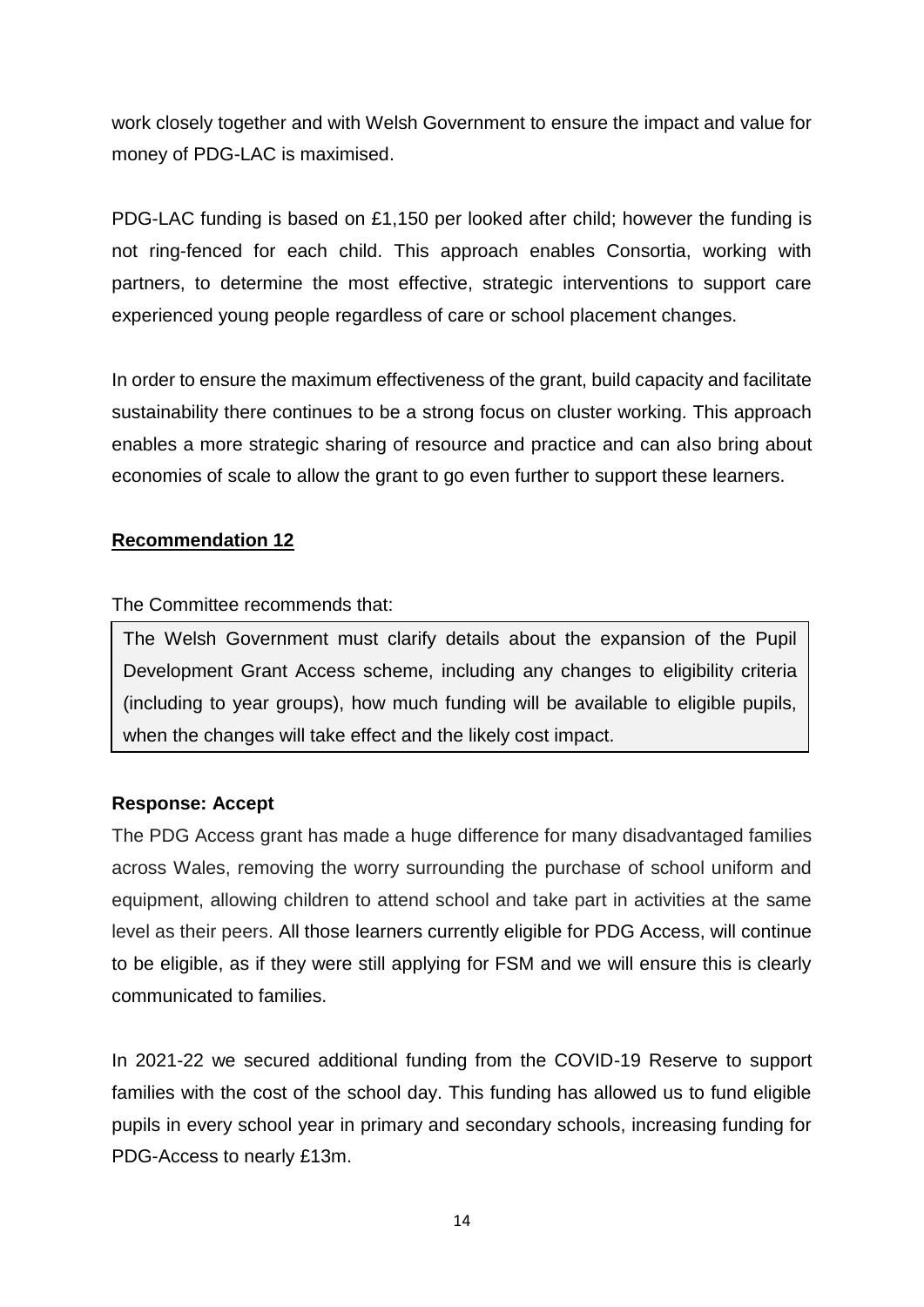The grant is now available to learners eligible for Free School meals or Looked After in every compulsory school year (Reception – Year 11). It is paid through local authorities at a rate of £200 for learners starting secondary school (year 7) and £125 for all other years. We are continuing that support for all year groups into 2022-23, but are going further by providing a one-off top up payment of £100 for every eligible learner in recognition of the extreme pressures facing many families along with the looming cost of living crisis. The additional funding was allocated in the 2022-23 Final Budget published on 1 March, enabling us to support more families affected by the pandemic.

# **Recommendation 13**

The Committee recommends that:

As soon as it is able to do so, the Welsh Government must clarify the following in relation to the Programme for Government commitment to extend eligibility for free school meals in primary schools:

- Whether there will be any changes to the eligibility criteria for the Pupil Development Grant or Pupil Development Grant Access
- What changes schools, local authorities and the Welsh Government will need to make to their administrative processes to ensure that schools receive Pupil Development Grant funding for all eligible children on roll, and how schools will be supported to make those changes during the transition period
- How the Welsh Government will ensure that all families eligible to receive Pupil Development Grant Access will continue to be able to claim that funding
- Details of what indicator(s) the Welsh Government intends to use instead of eligibility for Free School Meals for the purposes of data reporting, tracking pupil outcomes and the basis of its policies aimed at supporting the education of children from deprived backgrounds.

## **Response: Accept**

Currently, there are no changes proposed to the eligibility criteria for the PDG or PDG Access, but as outlined above, the grant has been extended to further year groups. Eligible pupils in all compulsory school years in primary and secondary schools are now able to benefit from the grant.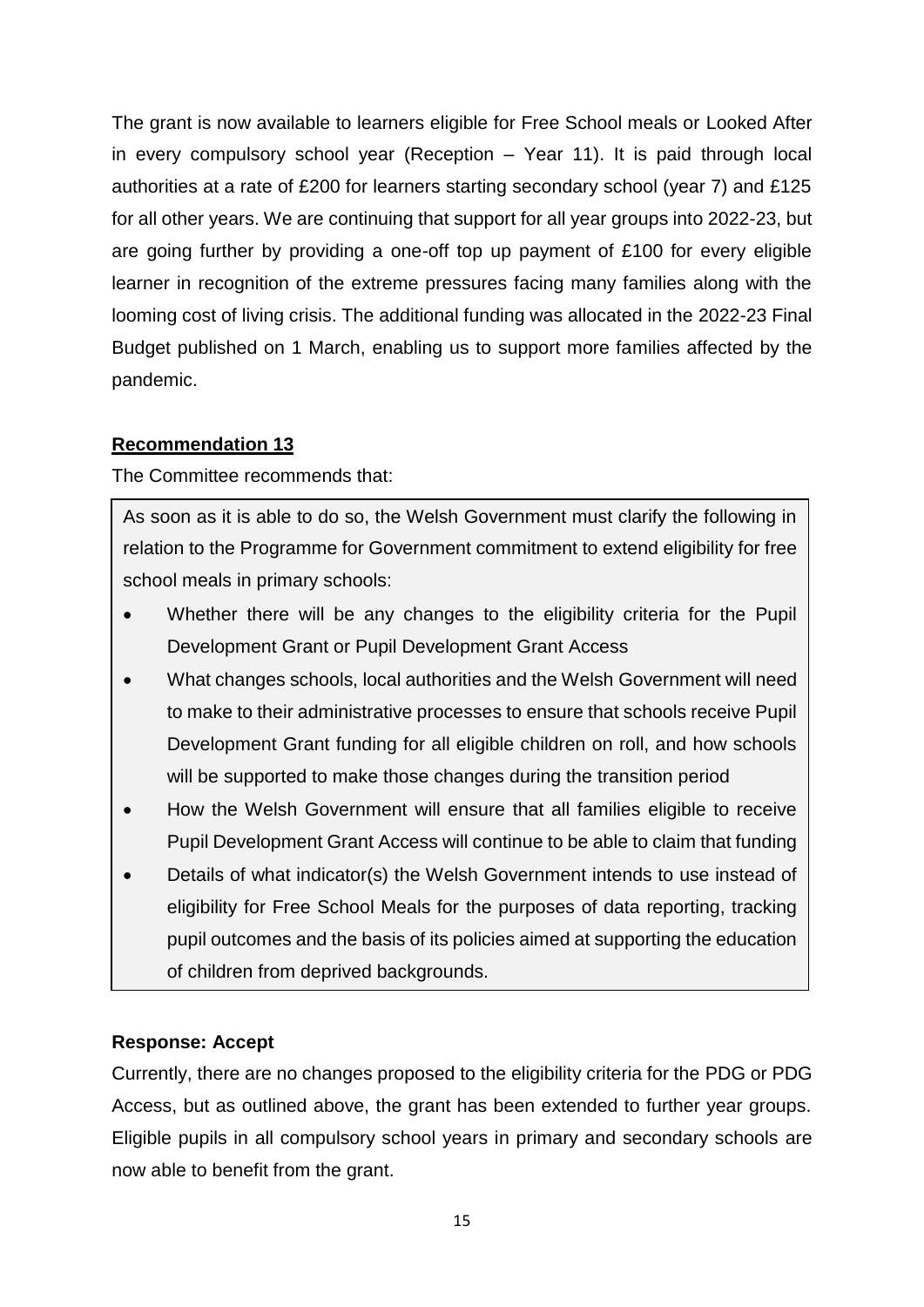Future changes to how these grants are administered will be considered carefully as we roll out the Co-operation Agreement commitment to extend eligibility for free school meals in primary schools. In doing so, and where amendments may be required, families, schools, and local authorities will be supported to implement any changes and continue accessing their entitlements.

We know that free school meal eligibility goes on to inform a number of entitlements and the provision of support at both a national and local level. A number of actions are being taken to reduce turbulence to these as a result of any potential changes to the way in which eligibility for a free school meal is recorded.

At a national level, with programmes like PDG for example, while funding is allocated based on the number of learners eligible, the intervention is at a cohort level (and not associated with the provision of an individual entitlement). Further, each year's allocation is based on the preceding year's figures, so we anticipate that funding allocations can continue to be informed by eFSM figures (as currently defined and recorded) up to and including 2023-24. This will provide a period of stability in which we will work through options for either developing new indicators associated with disadvantage **or** continuing to use the current eligibility checking mechanisms in a different way.

However, with regard to PDG Access, the situation is not as straightforward. The funding allocations work in the same way as PDG so funding allocations can be calculated up to and including 2023-24 as with the PDG. However, PDG Access does represent an individual entitlement, so schools need a mechanism of identifying those who are able to claim. This situation is similar to other entitlements delivered locally that also use the eFSM identifier to confer an entitlement.

Welsh Government officials are in the process of exploring workarounds to this situation in partnership with local stakeholders. As set out, this might include the development of new indicators to replace eFSM at primary level or the continued use of the eFSM eligibility checking system.

16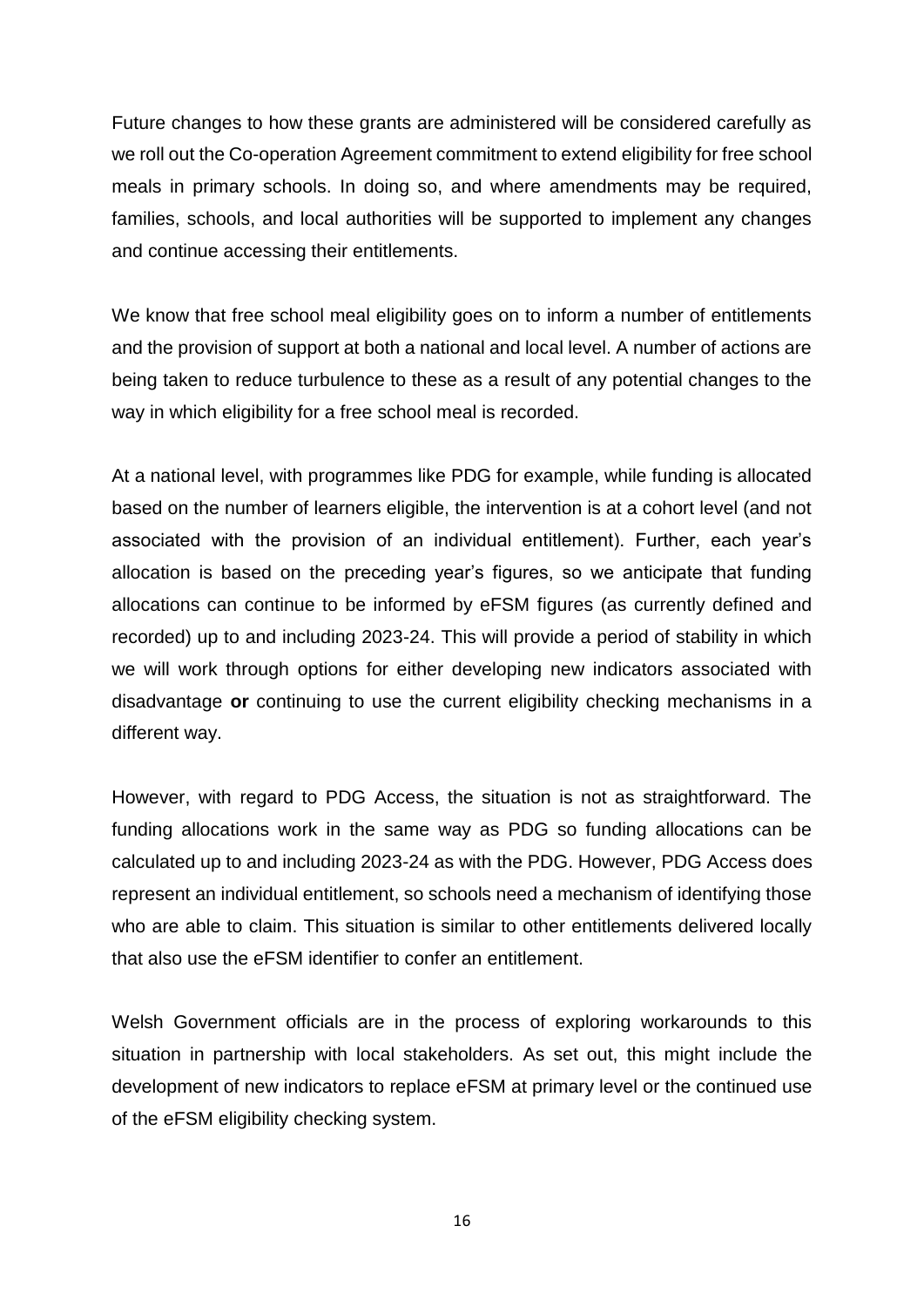All those learners currently eligible for PDG Access, will continue to be eligible, as if they were still applying for FSM and we will ensure this is clearly communicated to families. We will ensure that these issues are resolved and an interim solution is agreed prior to September roll out, so that we can be clear with stakeholders and families about what support they are entitled to.

At a local level we have provided £1.48m to local authorities in 2021-22 to begin the process of planning for rolling out the commitment. This includes giving consideration to how local arrangements or entitlements may need to change to reflect potential changes to the eFSM indicator.

## **Recommendation 14**

The Committee recommends that:

The Welsh Government must confirm the anticipated cost of the expanded Free School Meals scheme, what its policy objectives are, and the policy rationale for prioritising this funding over other initiatives that target low income or care experienced children.

## **Response: Accept**

Revenue funding of up to £200m over three years has been set aside within the Education and Welsh Language MEG budget for local authorities to manage the roll out of the universal primary free school meal commitment. This consists of £40m in 2022-23, £70m in 2023-24 and £90m in 2024-25 to support a staged approach to implementation. In addition, financial support of £1.482m has already been provided by Welsh Government in 2021-22 for local authorities to begin engaging with partners, auditing their workforce and infrastructure, and working out any other practical implications related to changes in free school meal eligibility. Further detailed analysis of costs associated with the universal primary free school meals commitment is underway in partnership with local authorities and is being informed by the detailed survey and audit work taking place at a local level. This will include giving further consideration to any associated capital funding requirements.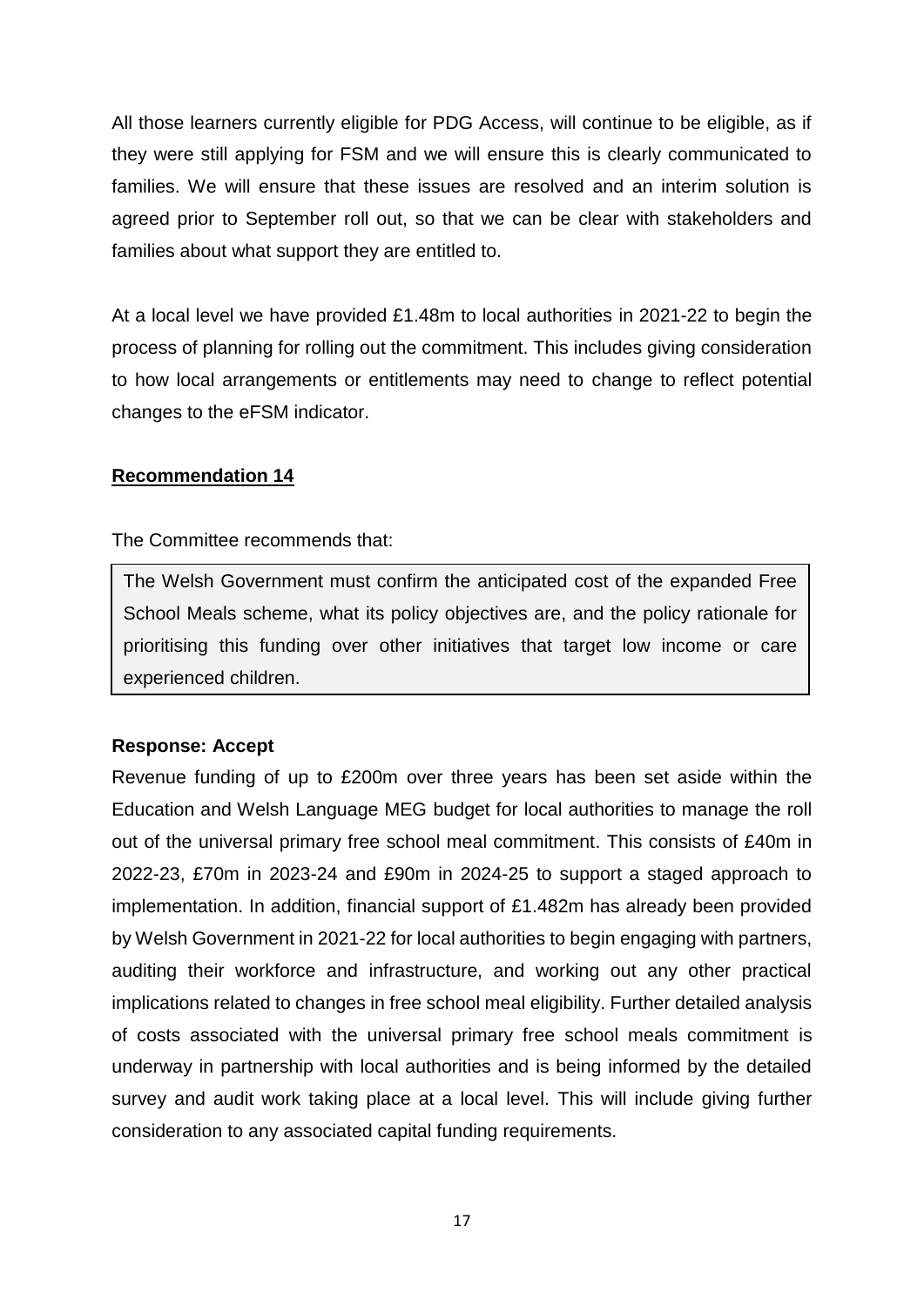Our goals are informed by our understanding that younger children are more likely to be living in relative income poverty and our commitment therefore represents a transformational intervention in terms of tackling poverty and child hunger. However, evidence also points toward the wider benefits of free school meals, including raising the profile of healthy eating, increasing the range of food pupils eat and improve their social skills at meal times as well as improvements to behaviour and attainment.

More widely, and as set out in our Programme for Government and the Co-operation Agreement, in delivering this commitment we explicitly acknowledge the importance of increasing the supply of Welsh food onto the school plate to shorten supply chains and reduce carbon emissions, support local food producers and distributors and strengthen the Foundational Economy – building on the work already underway in this regard.

The decision to rollout universal primary free school meals was carefully considered and informed by our understanding of the pressures faced by children and families in this age range, as well as the longer term benefits that might be achieved through early intervention. In taking this action, an additional 196,000 younger children will become eligible to take up the offer of a Free School Meal in Wales.

However, this commitment was also developed in the context of our wider national effort to maximise fairness for all and eliminate inequality at every level of society. This includes significant additional investment, including through the Education portfolio, aimed at tackling deprivation and the impact it has on the life chances of all children and young people in Wales. Delivering the Co-operation Agreement commitment, therefore, does not come at the expense of providing other targeted and intensive support for those whose life chances are impacted on as a result of their socioeconomic status. By way of example, funding for the PDG has increased year on year, in particular this financial year due to the pandemic and rising numbers of learners eligible for Free School Meals.

We will of course continue to consider our approaches and reflect on new evidence emerges or as budgets or delivery contexts change. I remain committed to keeping eligibility criteria for free school meals under review as we roll out this commitment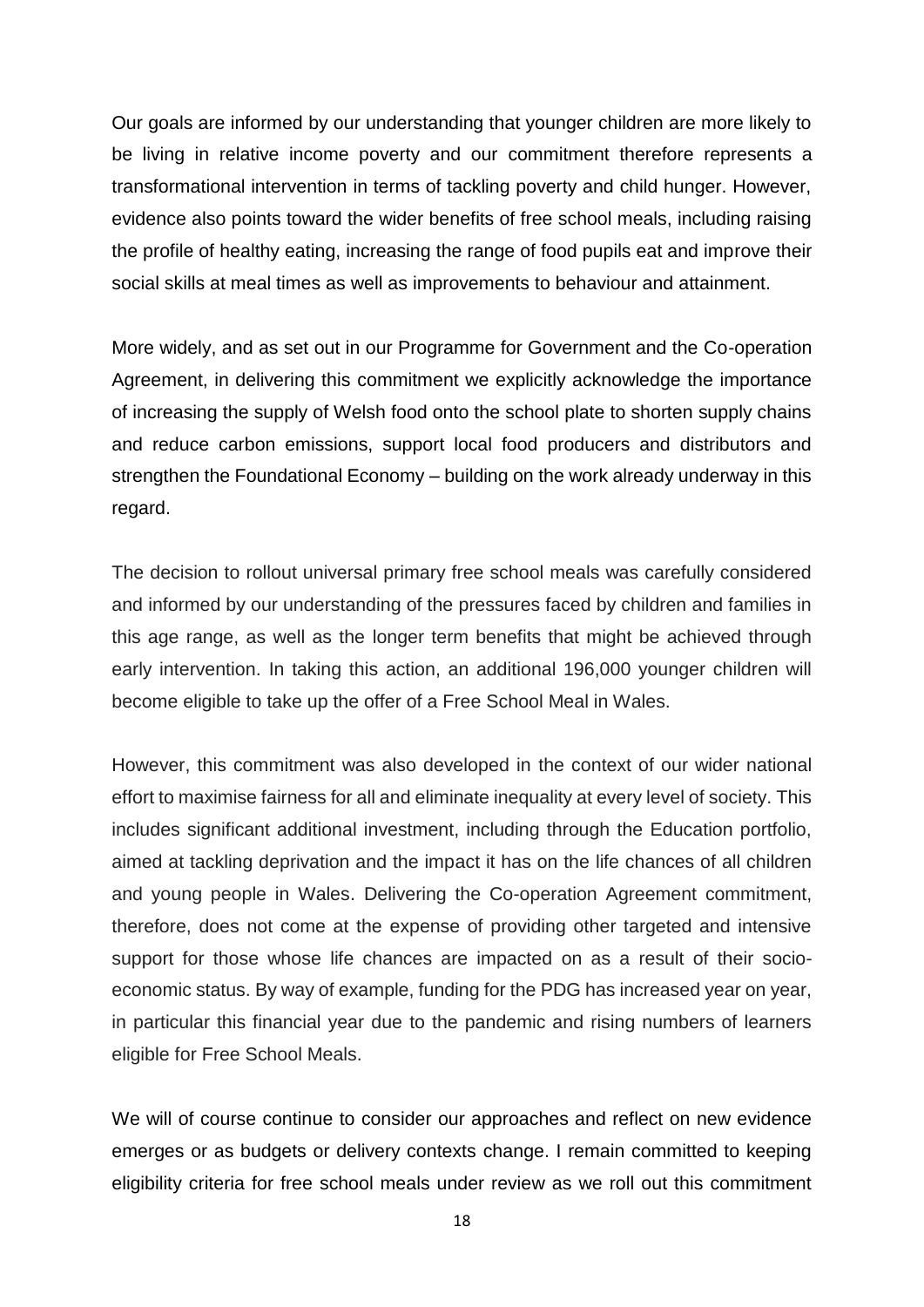and will continue to look for opportunities for ensuring support reaches those most in need. We will continue to work closely with PDG regional representatives to identify those areas where funding can have most impact.

#### **Recommendation 15**

The Committee recommends that:

The Welsh Government must clarify why it believes that the 'Curriculum and Assessment' and 'Teaching and Leadership' actions require less funding in 2022- 23 than they do in 2021-22.

#### **Response: Accept**

The Draft Budget 2022-23 was presented alongside the 2021-22 Final Budget. The 2021-22 first and second supplementary budgets included significant non-recurrent COVID-19 allocations in response to the pandemic and therefore is not a meaningful baseline comparison.

For the Curriculum Action, additional non-recurrent COVID-19 funding in 2021-22 included £9m to support learners in qualifications years, to support learning recovery and delivery of the alternative arrangements for qualifications undertaken in 2021. For the Teaching and Leadership Action, additional one-off COVID-19 allocations in 2021- 22 included over £11m to support [newly-qualified teachers'](https://gov.wales/support-will-help-newly-qualified-teachers-new-roles) (NQTs) transition into teaching, given many trainee teachers across Wales missed the opportunity to gain experience as a result of schooling disrupted by the pandemic.

As we continue to respond to the pandemic and address the climate emergency we have prioritised resources in this budget to support the delivery of our ambitious Programme for Government. When compared to the 2021-22 baseline, used for comparative purposes in Draft Budget 2022-23, the Curriculum Action increases by £8.4m and the Teaching and Leadership Action by £15.7m in 2022-23.

Within the Curriculum Action, this includes an additional £3m from 2022-23 to support the implementation of our Programme for Government commitment to establish a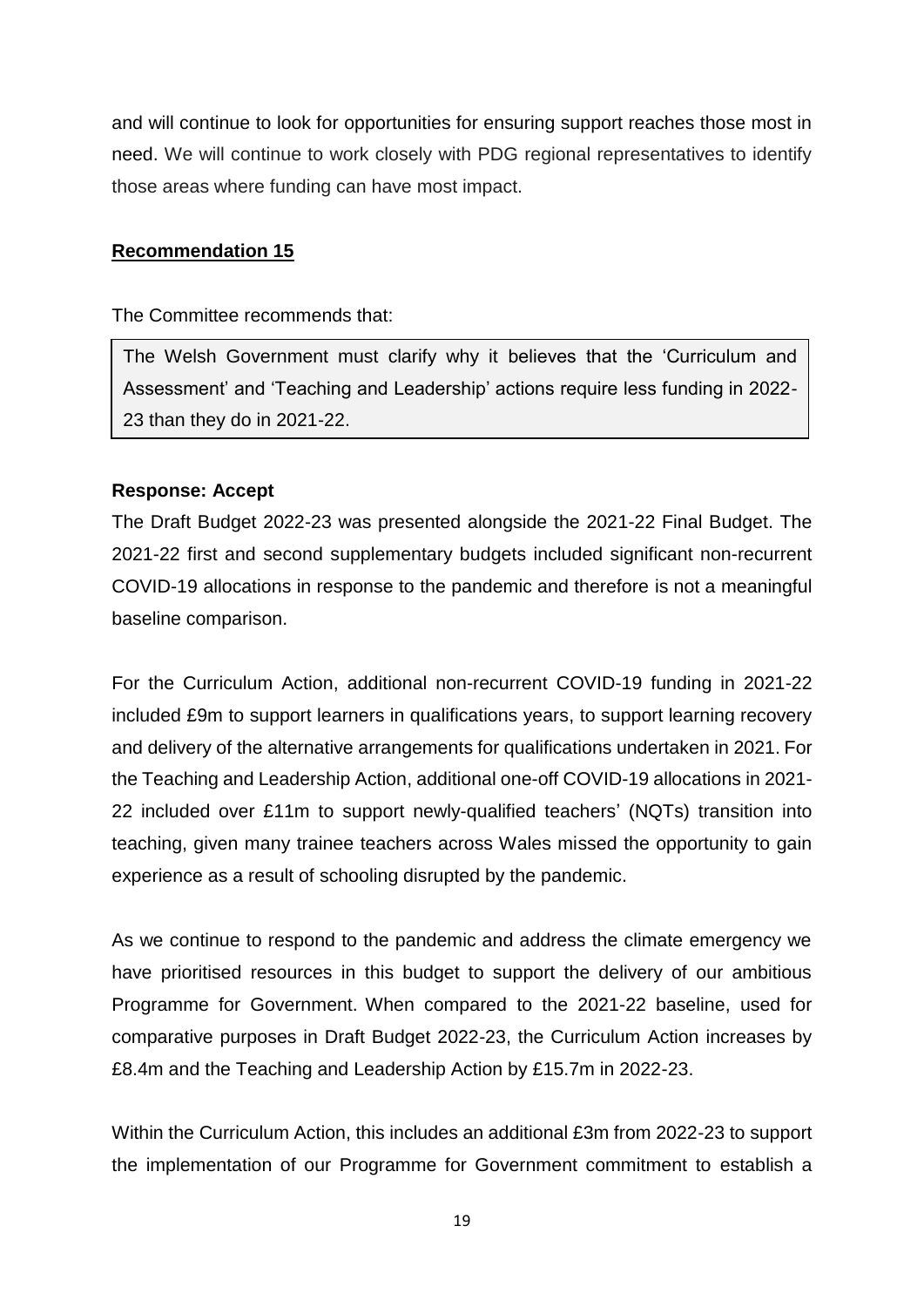national music service. An extra £5.3m in 2022-23, tapering down in future years, will continue to take forward the commitment set out in our Programme for Government to support schools and settings to realise our world-leading Curriculum for Wales, while also addressing well-being and learner progression needs. Within the Teaching and Leadership Action the funding for 2022-23 that will support initial teacher education, professional learning and leadership will remain the same, with an additional £1m being allocated to support our aim to increase the number of Welsh-medium teachers, with further increases of £0.5m in 2023-24 and £2m in 2024-25.

#### **Recommendation 16**

#### The Committee recommends that:

The Welsh Government must clarify how much of the funding it has allocated for Additional Learning Needs is earmarked to meet exiting pressures, and how much is reserved to implementing the Additional Learning Needs and Educational Tribunal (Wales) Act 2018.

#### **Response: Accept**

Within the Additional Learning Needs BEL of the Education and Welsh Language MEG, we are investing an additional £7m from 2022-23, taking total funding to support children and young people with ALN to over £21m per annum from 2022-23.

The additional £7m per annum will be allocated to local authorities and education settings, specifically intended to ensure that children and young people with ALN get the provision they require. Taken together with the existing budget, it will mean a total of £14m to support our delivery partners to identify and meet the needs of children and young people with additional learning needs, therefore successfully implementing the Additional Learning Needs and Educational Tribunal (Wales) Act 2018 from 2022-23.

The remaining £7m budget will deliver upon a national implementation programme which includes national implementation leads, professional learning and research. This builds upon the previous transformation programme and will provide national strategic leadership to deliver upon the ambitions of the ALN reform.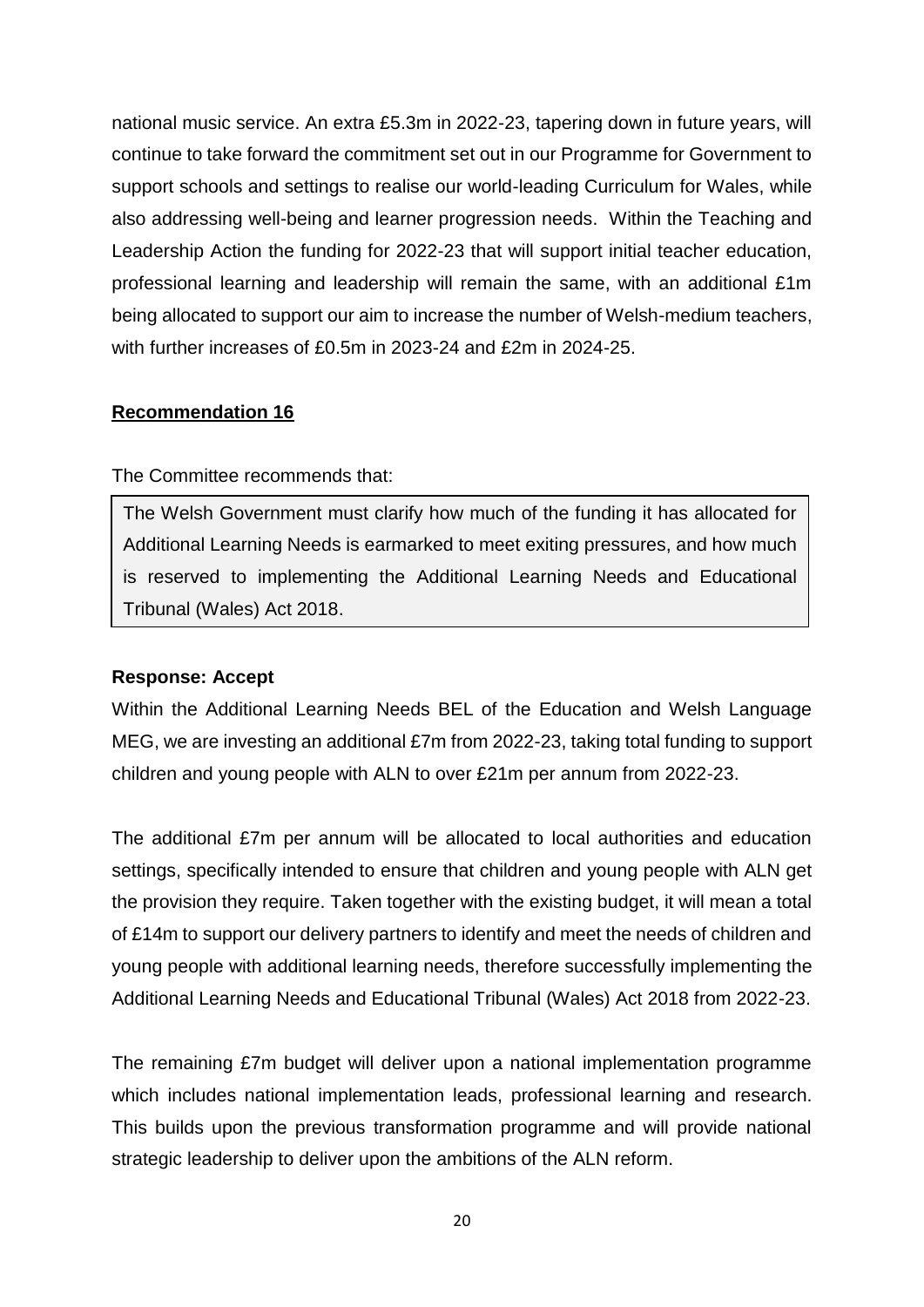# **Recommendation 17**

The Committee recommends that:

The Welsh Government must:

- provide this Committee with updates on the progress of its work focusing on overcoming challenges to delivering one million Welsh speakers by 2050; and
- publish an assessment of the current capacity of the workforce to support the Welsh Government to deliver one million Welsh speakers by 2050.

## **Response: Accept**

Progress against the *Cymraeg 2050* [Work Programme for 2021 to 2026](https://gov.wales/cymraeg-2050-work-programme-2021-2026-html) is monitored annually through a process which includes the publication of an annual Action Plan at the beginning of the financial year, followed by an Annual Report at the year end to report back on the actions detailed in the Action Plan. The Action Plan for 2022-23 financial year is due to be published later in March. Regular reviews to monitor expenditure and outcomes are undertaken to ensure that any available resources are reprioritised to deliver the strategy.

Welsh Government is currently working with stakeholders to develop a 10-year plan for the Welsh in Education workforce. This plan will align with the local authority Welsh in Education Strategic Plans and will include an analysis of the current capacity of the workforce as well as future capacity needs in order to respond to local authority plans for expanding Welsh-medium education.

## **Recommendation 18**

#### The Committee recommends that:

The Welsh Government must clarify how much of the additional £11m allocated to the Post-16 Provision BEL when compared to the 1st Supplementary Budget is to enable FE providers to accommodate additional learners during 2022-23, and how much is for other purposes.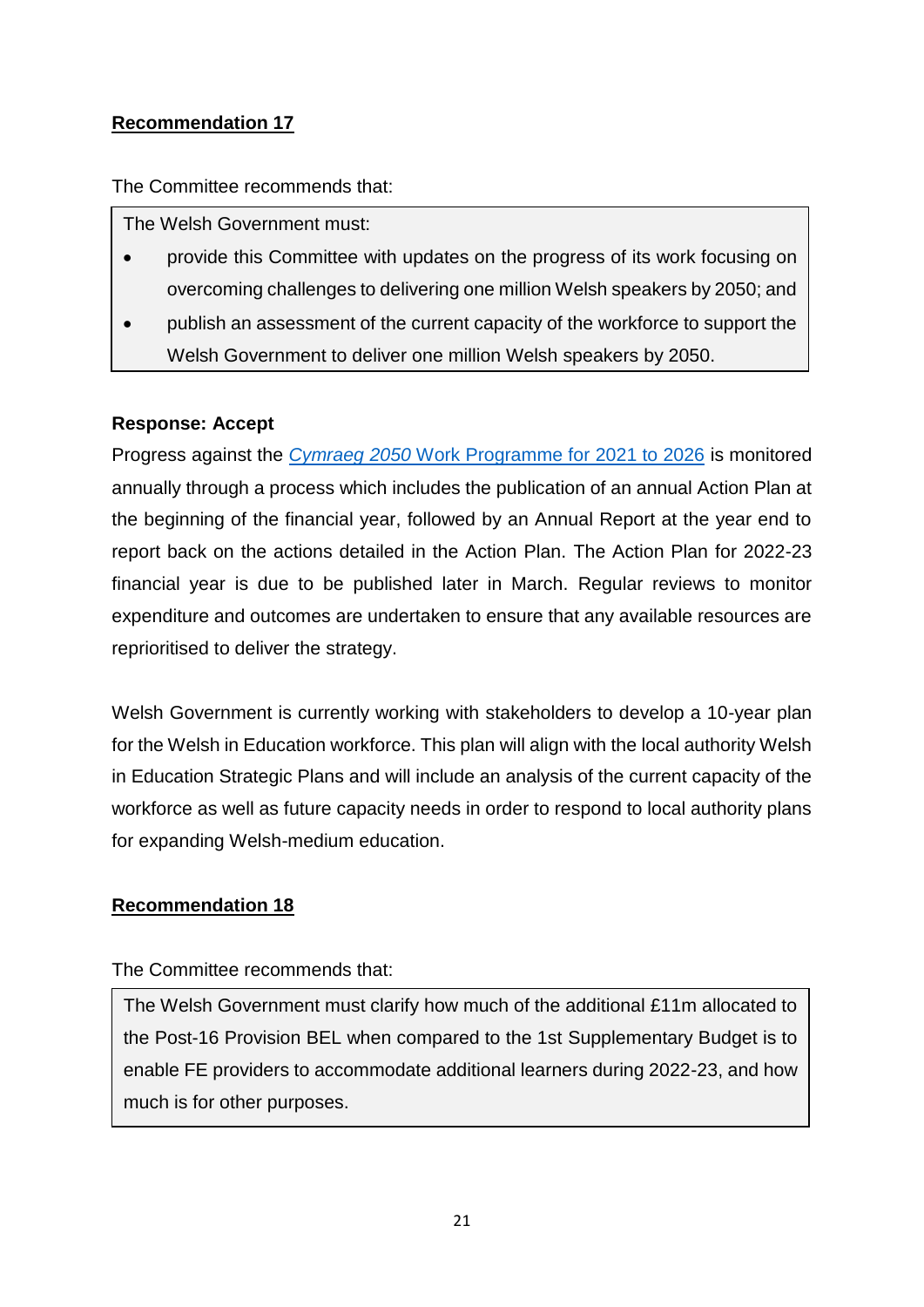#### **Response: Accept in Principle**

The Draft Budget 2022-23 was presented alongside the 2021-22 Final Budget. The 2021-22 First Supplementary Budget included significant non-recurrent allocations in response to the pandemic and therefore is not a meaningful baseline comparison. The Draft Budget plan reflects the ambitions in the Programme for Government and is responsive to the current priorities for the sector. It includes an additional allocation of £52m in 2022-23, compared to 2021-22 Final Budget, to support further post-16 learners' provision. This includes: £3.2m as a commitment to the 2021/22 academic year transition funding; £21.4m for renew and reform activity; £26.9m to reflect post-16 demographic changes (including funding for a potential 2022/23 pay award); and £0.5m to increase funding for Personal Learning Accounts**.**

#### **Recommendation 19**

#### The Committee recommends that:

The Welsh Government must carry out a review of both the EMA award and the income eligibility threshold to establish appropriate rates that provide the same benefits for the same proportion of learners and their families as they did when the EMA was introduced in 2004.

## **Response: Accept in Principle**

Officials have carried out initial scoping work to ascertain the budget required to increase the allowance rate to £45 per week and to increase the household income thresholds to align with those published in the [Bevan Foundation report](https://www.bevanfoundation.org/wp-content/uploads/2020/02/Learning-a-Living-Report-.pdf)<sup>1</sup> in February 2020. Based on the current number of learners going through the system (20/21 figures), this increase alone would require around an additional £15m per year (the current EMA budget is £16m).

The evaluation of EMA in 2014 confirmed that EMA was a welcome allowance and more than half of FE students at the time were benefitting from EMA, however, it also concluded that the majority of students who contributed to the review (80%) stated

<sup>1</sup> <sup>1</sup> £25,161 for households with one dependent child and £27,892 for households with more than one dependent child.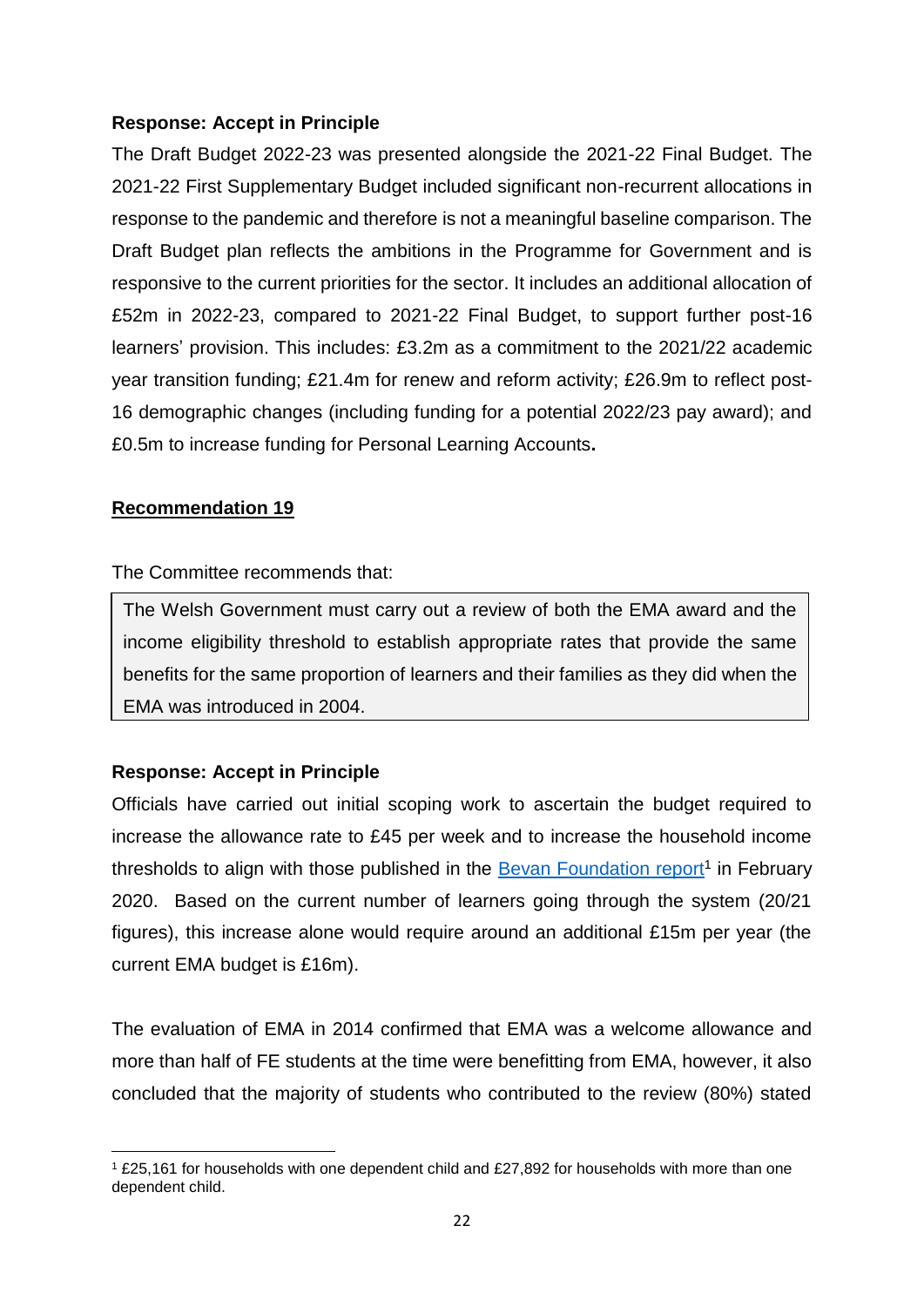that they would have enrolled on their course without EMA and that EMA is an essential source of financial support for only the minority of students. They found no evidence to suggest receipt of EMA increased the rate of those going on to study at HE level, although this was balanced by practitioners reporting better attendance of those in receipt of EMA.

The recommendations of the evaluation concluded that EMA be maintained at £30 but should be better targeted at those students who are most in need, potentially by reducing the income assessment thresholds. No change was made to policy to reflect this recommendation although it can be said that the static nature of the thresholds since the evaluation have provided for this.

Officials in KAS will continue the work to understand what the allowance rate and income thresholds would look like today, for the same proportion of learners when compared to 2004, and how much additional budget that would require. This will be scoping work and does not demonstrate a commitment to implement changes.

## **Recommendation 20**

The Committee recommends that:

The Welsh Government must clarify:

- the policy rationale for not increasing the EMA rate of £30 per week since 2004, which has resulted in a significant depreciation of the value of the award; and
- the impact of changes (or lack thereof) to the EMA income threshold on the proportion of learners able to claim the EMA since 2011-12 (i.e., data setting out the number of learners claiming the EMA against the total number of learners and the income threshold for each year).

## **Response: Accept**

There has been no active policy decision to not increase EMA. The constraints around increasing the rate of allowance and the thresholds of household income assessment rest with the budget available.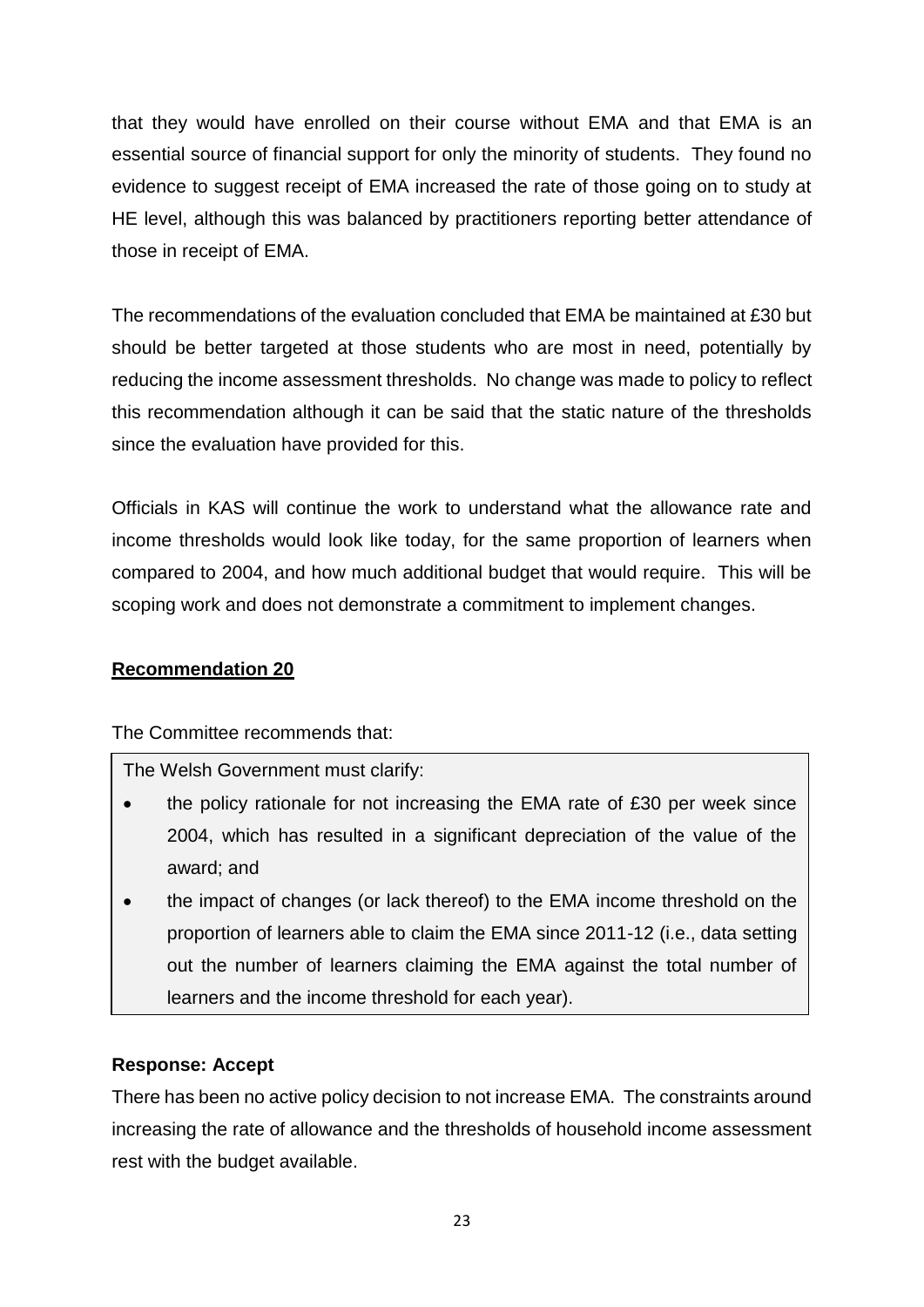When responding to questions in December 2021, the First Minister made it clear that, with the new commitments as a result of the Co-operation agreement alongside existing commitments within the education sector, new money would have to be made available to cover the cost of increasing EMA and the income thresholds. This money is not currently available without cutting funding elsewhere.

We are not able to determine the exact impact of the unchanged income thresholds as detailed income data is not readily available. However, we have estimated that earnings have increased by 26% since 2011 so it is likely that the unchanged threshold has contributed to a reduction in the number of learners eligible for, and claiming EMA.

Whilst we do not have data on the number of eligible households, the chart below shows the number of 16-18 year old learners against the number of EMA applications. The chart shows that the number of 16-18 year old learners has decreased by 6% since 2011 but the number of EMA applications has decreased by 39%.



Note: In 2017/18, a number of candidates were incorrectly included in the total EMA applications figure.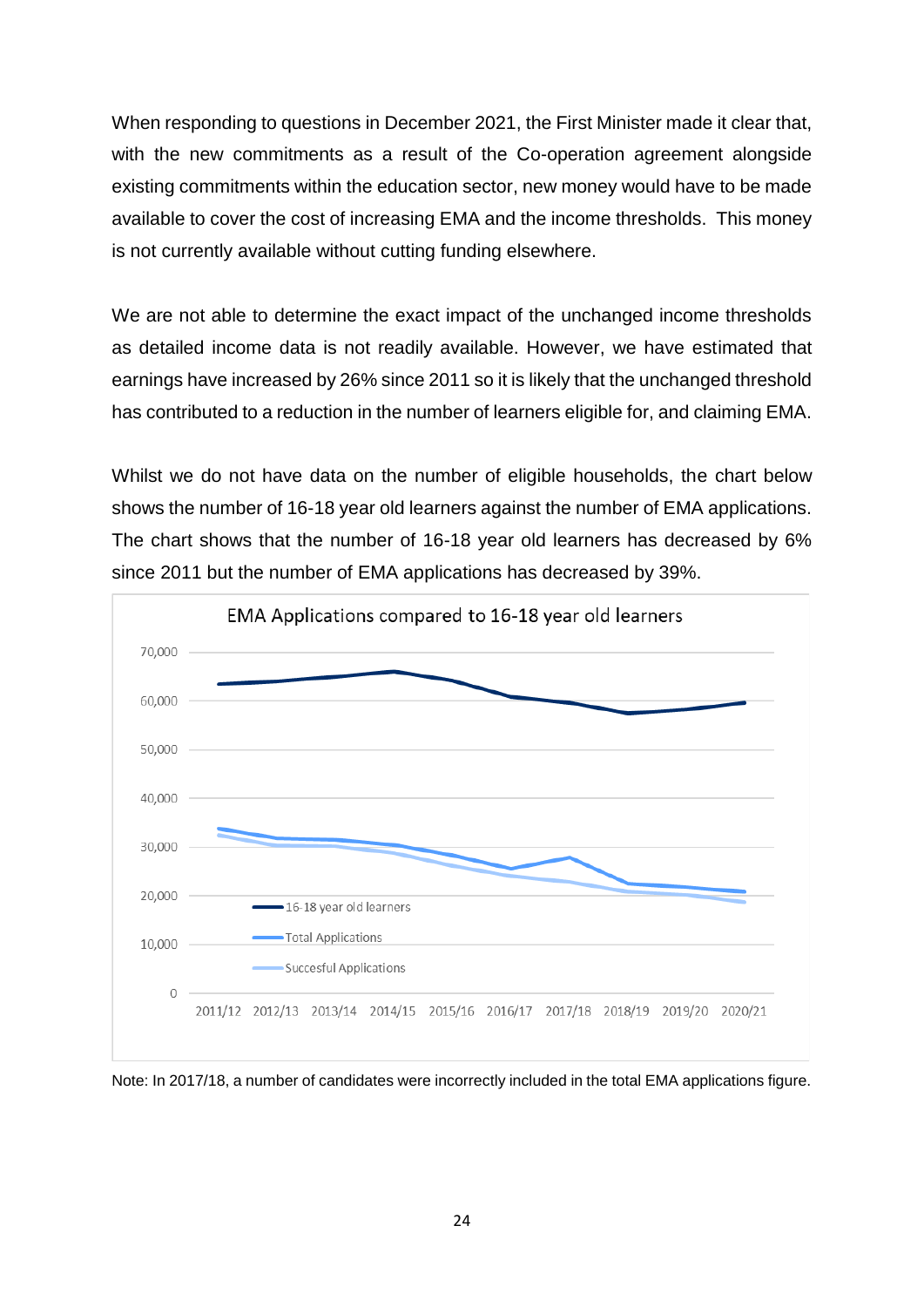# **Recommendation 21**

The Committee recommends that:

The Welsh Government must clarify why the demographic changes that are likely to lead to more learners in Further Education from 2022-23 onwards have not resulted in an increased budget for the EMA.

# **Response: Accept**

The EMA budget is not forecast to increase despite the forecast increases for the FE population. The budget forecast model does not rely heavily on the FE population data because population has previously been a poor predictor of EMA payments. The chart under our response to recommendation shows that EMA applications do not closely follow the demographic trend. However this could be as a result of the unchanged income thresholds so the forecast model will be reviewed in line with any changes to the EMA scheme.

## **Recommendation 22**

The Committee recommends that:

The Economy, Trade and Rural Affairs Committee and the Children, Young People and Education Committee jointly recommend that the Welsh Government should set out a breakdown of the contributions from each Main Expenditure Group, at Budget Expenditure Line level, that combine to make the total £500m estimated funding required to deliver the Young Person's Guarantee. This breakdown should make it clear what is new funding and what is a continuation of existing programmes.

# **Response: Accept**

We are investing over £500m in the Young Person's Guarantee in 2022-23. This will be made up of:

 £20m in new funding that has been allocated in the Economy MEG to the Employability including Young Peoples Guarantee BEL to support the expected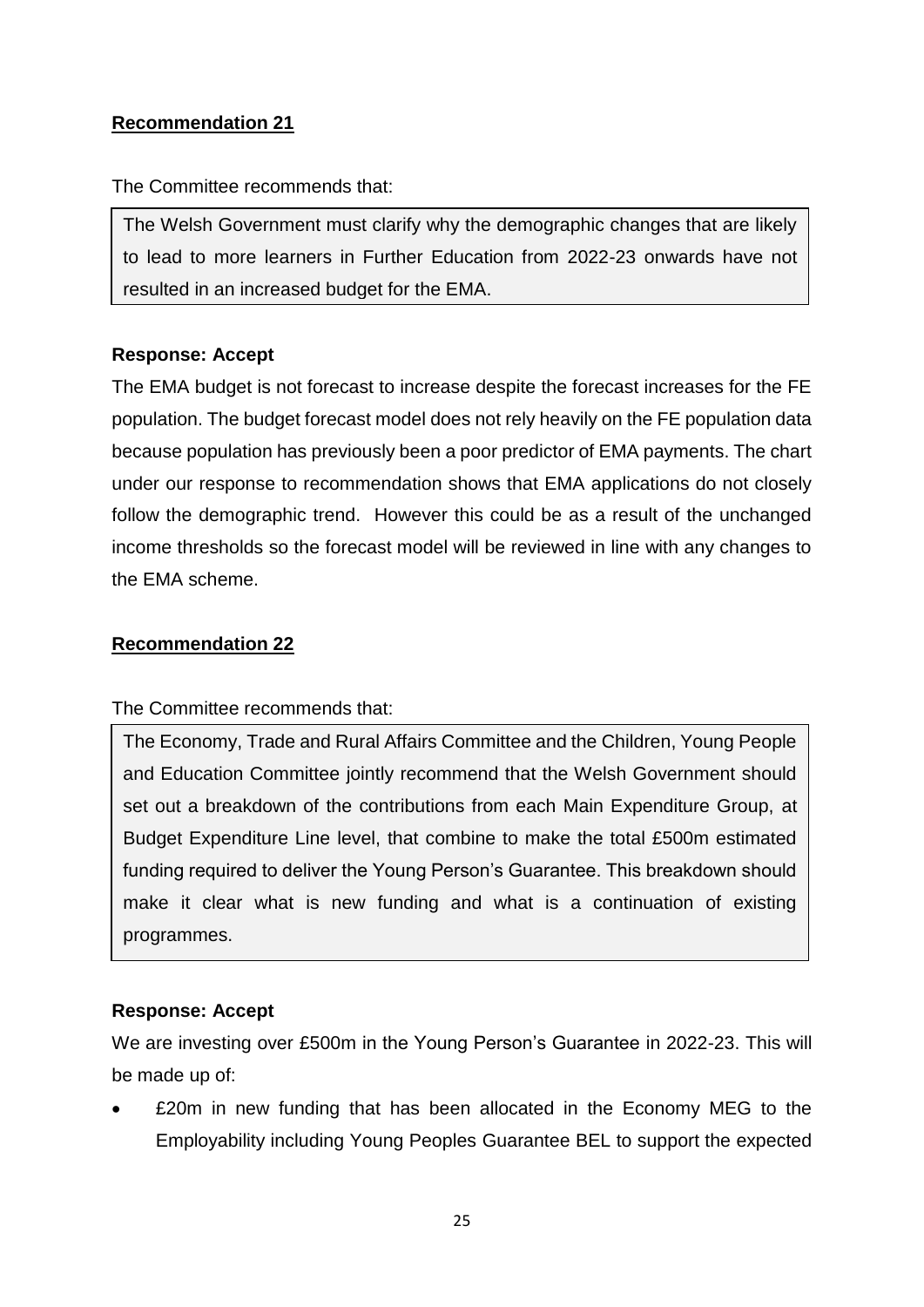new Young People Not in Education, Employment or Training (NEET) cohort in 2022-23.

- £513.8m in existing funding will continue to support those 16-24 NEETS through numerous interventions, and underpinned by the Working Wales advice service, delivered by Careers Wales. The estimated contribution by MEG is:
	- £463.5m in the Education and the Welsh Language MEG;
	- £47.9m in the Economy MEG; and
	- £2.4m in the Finance and Local Government MEG.

Details of the funding by Budget Expenditure Line (BEL) level is shown in the table below:

| <b>BEL</b>                              | <b>Education &amp;</b><br>Welsh<br><b>Language MEG</b><br>£000 | <b>Economy</b><br><b>MEG</b><br>£000 | <b>Finance &amp; Local</b><br><b>Government</b><br><b>MEG</b><br>£000 | <b>Total</b><br>£000 |
|-----------------------------------------|----------------------------------------------------------------|--------------------------------------|-----------------------------------------------------------------------|----------------------|
| Post-16 Provision                       | 463,500                                                        |                                      |                                                                       | 463,500              |
| <b>Employability including YPG</b>      |                                                                | 44,000                               |                                                                       | 44,000               |
| <b>Communities for Work</b>             |                                                                | 790                                  |                                                                       | 790                  |
| <b>Children &amp; Communities Grant</b> |                                                                |                                      | 2,400                                                                 | 2,400                |
| Parents Childcare & Employment          |                                                                | 600                                  |                                                                       | 600                  |
| <b>Business Wales</b>                   |                                                                | 2,500                                |                                                                       | 2,500                |
| <b>Existing budget</b>                  | 463,500                                                        | 47,890                               | 2,400                                                                 | 513,790              |
| <b>Employability including YPG</b>      |                                                                | 20,000                               |                                                                       | 20,000               |
| New budget                              |                                                                | 20,000                               | $\blacksquare$                                                        | 20,000               |
| <b>Total budget</b>                     | 463.500                                                        | 67,890                               | 2.400                                                                 | 533,790              |

## **Recommendation 23**

The Committee recommends that:

The Welsh Government must set out clearly how it plans to work alongside stakeholders, learners and employers to stimulate demand for, and uptake of, Degree Apprenticeships across a range of sectors.

## **Response: Accept**

We intend to work closely with the Higher Education Funding Council for Wales (HEFCW) and other stakeholders to scope the expansion of the degree apprenticeship programme. Expansion is expected to be focussed on existing programmes in Digital/ICT and Advanced Manufacturing as well as the development of new pathways informed by Regional Skills Partnership's employment and skills plans, the outcomes